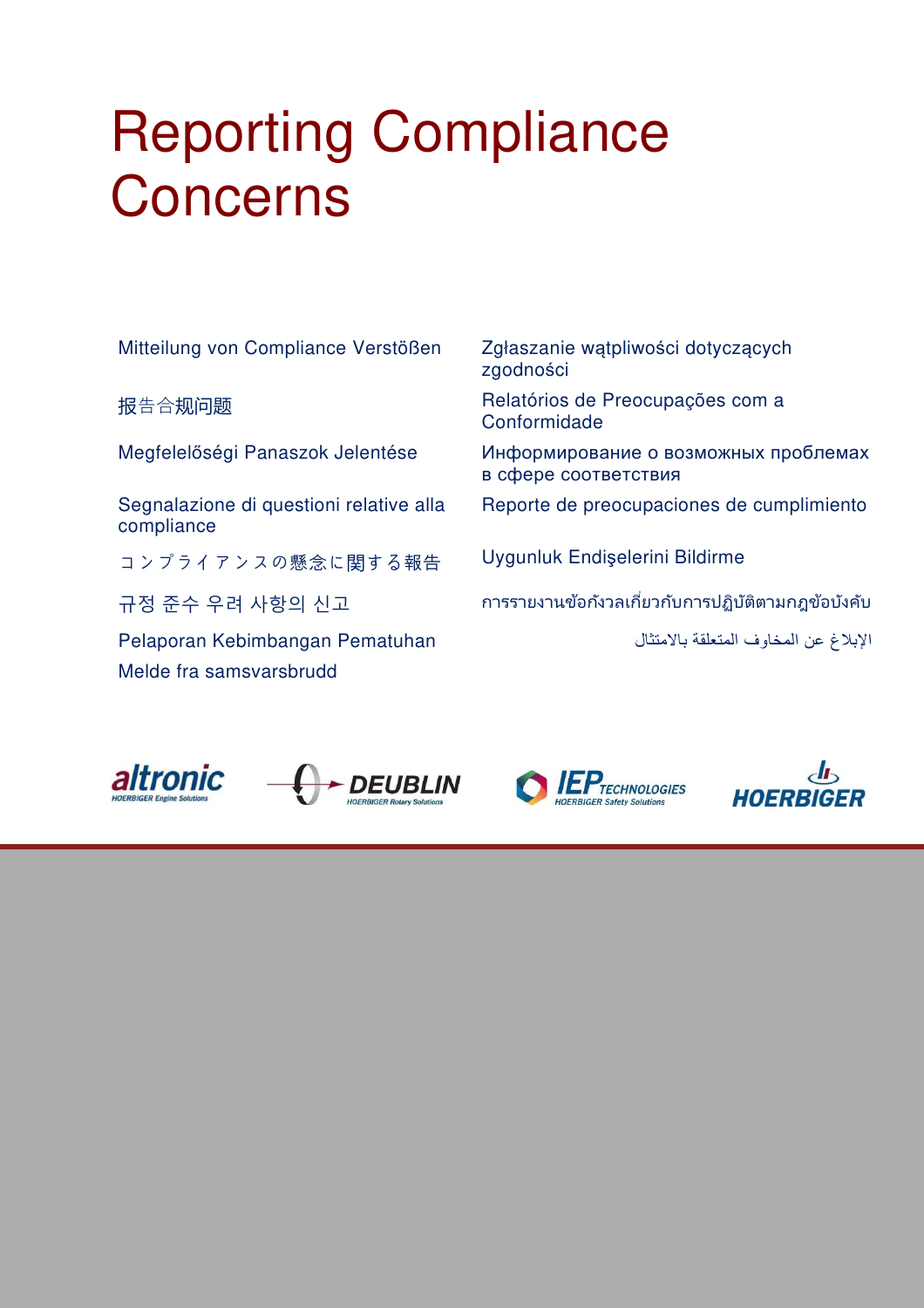## **Table of Contents**

| <b>Reporting Compliance Concerns</b>                      | $\overline{2}$ |
|-----------------------------------------------------------|----------------|
| Mitteilung von Compliance Verstößen                       | 4              |
| 报告合规问题                                                    | 6              |
| Megfelelőségi Panaszok Jelentése                          | 8              |
| Segnalazione di questioni relative alla compliance        | 10             |
| コンプライアンスの懸念に関する報告                                         | 12             |
| 규정 준수 우려 사항의 신고                                           | 14             |
| Pelaporan Kebimbangan Pematuhan                           | 16             |
| Melde fra samsvarsbrudd                                   | 18             |
| Zgłaszanie wątpliwości dotyczących zgodności              | 20             |
| Relatórios de Preocupações com a Conformidade             | 22             |
| Информирование о возможных проблемах в сфере соответствия | 24             |
| Reporte de preocupaciones de cumplimiento                 | 26             |
| Uygunluk Endişelerini Bildirme                            | 28             |
| การรายงานข้อกังวลเกี่ยวกับการปฏิบัติตามกฎข้อบังคับ        | 30             |
| الإبلاغ عن المخاوف المتعلقة بالامتثال                     | 32             |
| Document management                                       | 33             |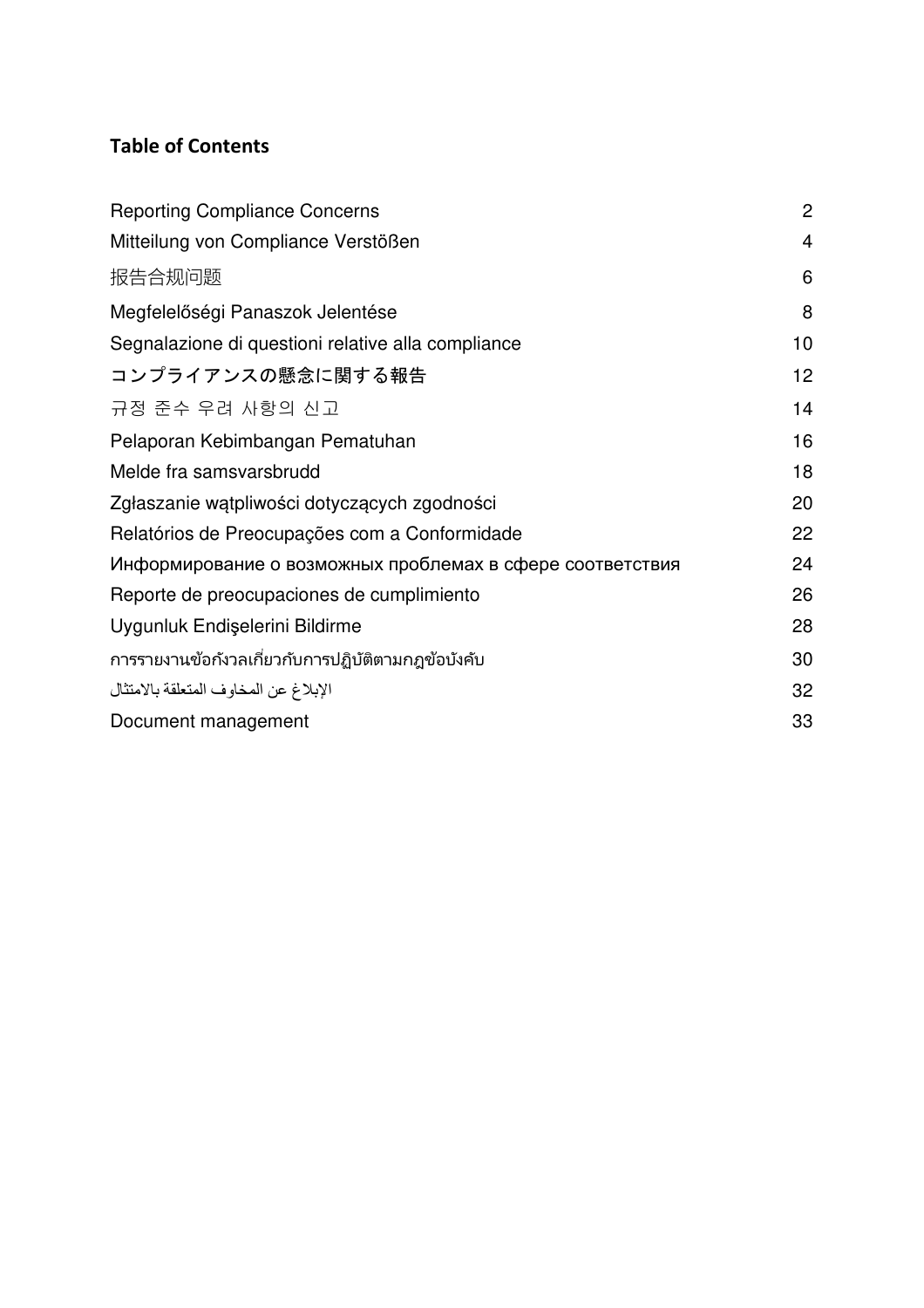# **Reporting Compliance Concerns**

#### **Our principle**

We accept the challenges of ethical conduct. We will support each other in keeping our commitments to further the goals of HOERBIGER. We will speak up whenever things need to be corrected or improved!

#### **Policy**

HOERBIGER conducts its business in compliance with the laws and regulations of the countries in which it does business. We always act with integrity and in compliance with all applicable laws!

HOERBIGER encourages all Personnel to highlight business issues which require attention. This especially includes possible non-compliance situations, such as

- bribery and corruption,
- violation of competition laws,
- violation of international trade laws,
- abuse of power and conflict of interest,
- damage to the environment,
- unsafe working conditions,
- discrimination or harassment,
- inaccurate financial reporting or breach of internal controls, and
- any other breach of law, regulations or internal rules.

#### **Implementation**

Concerns may be raised with local management. In addition, HOERBIGER Personnel are encouraged to escalate their concerns – up to a member of the Executive Board – or to inform Corporate Compliance.

Concerns or complaints may also be filed on the confidential electronic reporting platform, HOERBIGER Integrity Line (https://hoerbiger.integrityline.org). It is possible to file complaints anonymously.

#### **Investigation of complaints**

Corporate Compliance and Corporate Audit will review and investigate all concerns promptly, confidentially and diligently. The concerned Personnel will be informed of the outcome of investigations as soon as reasonably practicable and subject to any legal limitations.

The identity of HOERBIGER Personnel who file a report shall be kept confidential. Under certain circumstances, there may be a legal obligation to disclose the identity of the Personnel who filed a report. In such a situation HOERBIGER will notify the affected Personnel in advance and provide all reasonable counsel and assistance.

#### **No retaliation**

HOERBIGER Personnel shall be able to report in good faith instances of wrongdoing by other employees at any level without fear of reprisal. They shall have confidence that their concerns will be investigated objectively and dealt with properly.







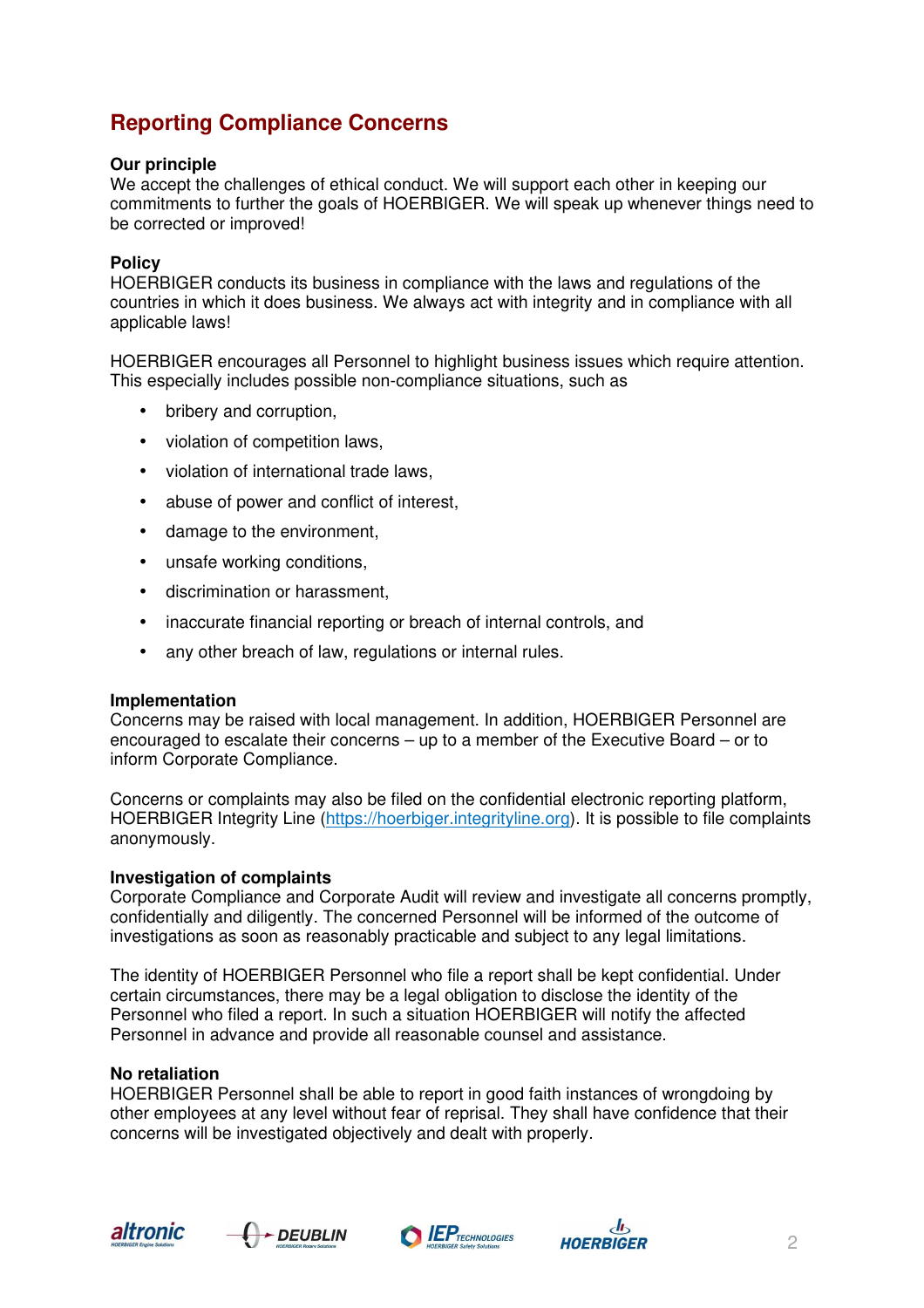HOERBIGER prohibits retaliation against any Personnel who report a suspected compliance violation in good faith, or who assist in a compliance investigation. Any Personnel found to be victimizing a colleague for reporting a compliance concern or deterring a colleague from reporting non-compliance may be subject to disciplinary action. Also, Personnel who intentionally or knowingly make false or misleading allegations are in violation of this Policy and will be subject to disciplinary action.







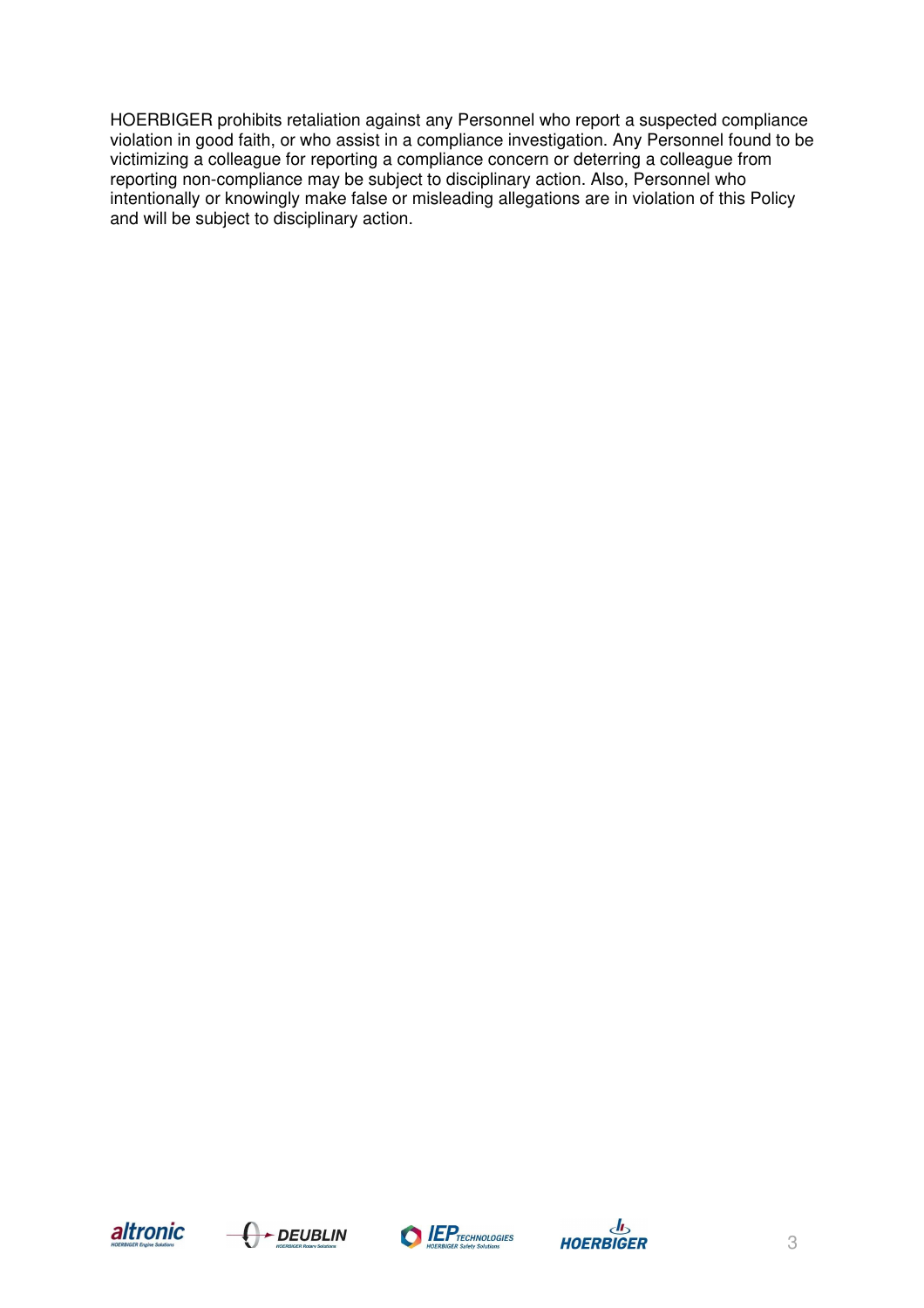# **Mitteilung von Compliance Verstößen**

#### **Unser Grundsatz**

Wir nehmen die Herausforderungen ethischen Verhaltens an. Wir unterstützen uns gegenseitig bei der Einhaltung unserer Verpflichtungen zur Förderung der Ziele von HOERBIGER. Wir werden Sachverhalte deutlich ansprechen, wenn sie korrigiert oder verbessert werden müssen!

#### **Firmenpolitik**

HOERBIGER führt seine Geschäfte in Übereinstimmung mit den Gesetzen und Vorschriften der Länder, in denen das Unternehmen tätig ist. Wir handeln stets mit Integrität und in Übereinstimmung mit allen geltenden Gesetzen!

HOERBIGER ermutigt alle Mitarbeiter, auf geschäftliche Probleme hinzuweisen, die Aufmerksamkeit erfordern. Dazu gehören mögliche gesetzeswidrige Situationen, wie z.B.

- Bestechung und Korruption,
- Verletzung von Wettbewerbsgesetzen,
- Verletzung von Außenhandelsvorschriften,
- Ausnutzen der Position und Interessenkonflikte,
- Umweltschäden,
- Unsichere Arbeitsbedingungen,
- Diskriminierung und Belästigung,
- Unrichtige Finanzberichterstattung und Verletzung interner Kontrollen und
- Sonstige Verletzung von Gesetzen, Verordnungen oder firmeninternen Regeln.

#### **Umsetzung**

Bedenken können gegenüber dem lokalen Management geäußert werden. Darüber hinaus werden die HOERBIGER Mitarbeiter ermutigt, ihre Bedenken zu eskalieren - bis hin zu einem Mitglied der Konzernleitung; oder sie können Corporate Compliance informieren.

Bedenken oder Beschwerden können auch über die vertrauliche elektronische Meldeplattform, die HOERBIGER Integrity Line (https://hoerbiger.integrityline.org), eingereicht werden. Es besteht die Möglichkeit, Beschwerden anonym einzureichen.

#### **Untersuchung von Beschwerden**

Corporate Compliance und Corporate Audit werden alle Bedenken unverzüglich, vertraulich und sorgfältig prüfen und untersuchen. Die betroffenen Mitarbeiter werden zeitnah über das Ergebnis der Untersuchungen informiert, vorbehaltlich etwaiger rechtlicher Beschränkungen.

Die Identität der Mitarbeiter von HOERBIGER, die eine Meldung machen, wird vertraulich behandelt. Unter bestimmten Umständen kann eine gesetzliche Verpflichtung bestehen, die Identität des Mitarbeiters, der eine Meldung eingereicht hat, offen zu legen. In einer solchen Situation wird HOERBIGER die betroffenen Mitarbeiter im Voraus benachrichtigen und ihnen jede angemessene Beratung und Unterstützung zukommen lassen.

#### **Keine Vergeltung**

Mitarbeiter von HOERBIGER können Fehlverhalten anderer Mitarbeiter auf jeder Ebene melden ohne Angst vor Repressalien. Sie können darauf vertrauen können, dass ihre Anliegen objektiv untersucht und angemessen behandelt werden.







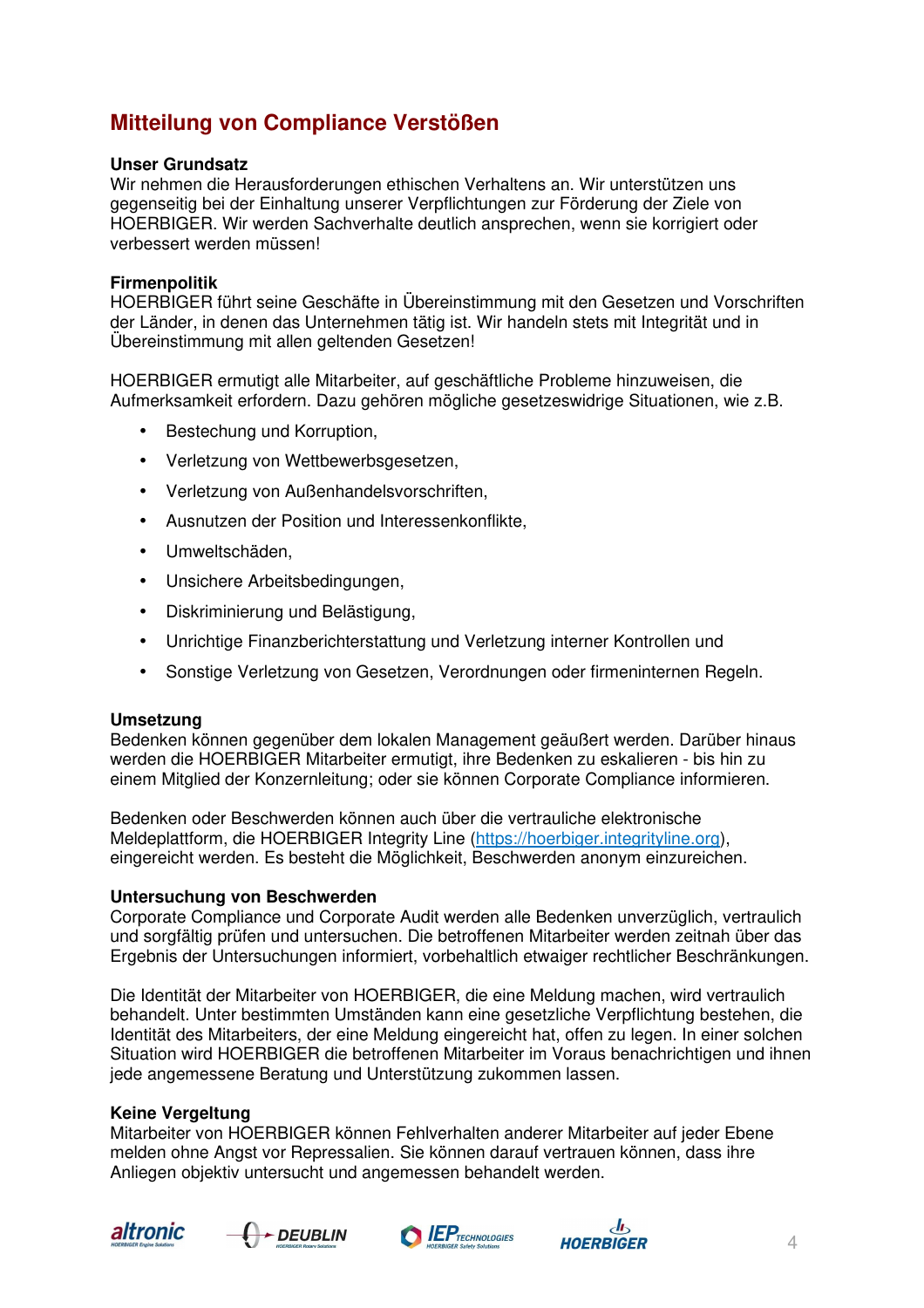HOERBIGER verbietet Vergeltungsmaßnahmen gegen Mitarbeiter, die in gutem Glauben einen möglichen Compliance-Verstoß melden oder bei einer Compliance-Untersuchung helfen. Mitarbeiter, die einen Kollegen wegen der Meldung eines Compliance-Verstoßes schikanieren oder einen Kollegen davon abhalten, einen Verstoß zu melden, können disziplinarisch belangt werden. Auch Mitarbeiter, die absichtlich oder wissentlich falsche oder irreführende Behauptungen aufstellen, verstoßen gegen diese Richtlinie und müssen mit disziplinarischen Maßnahmen rechnen.







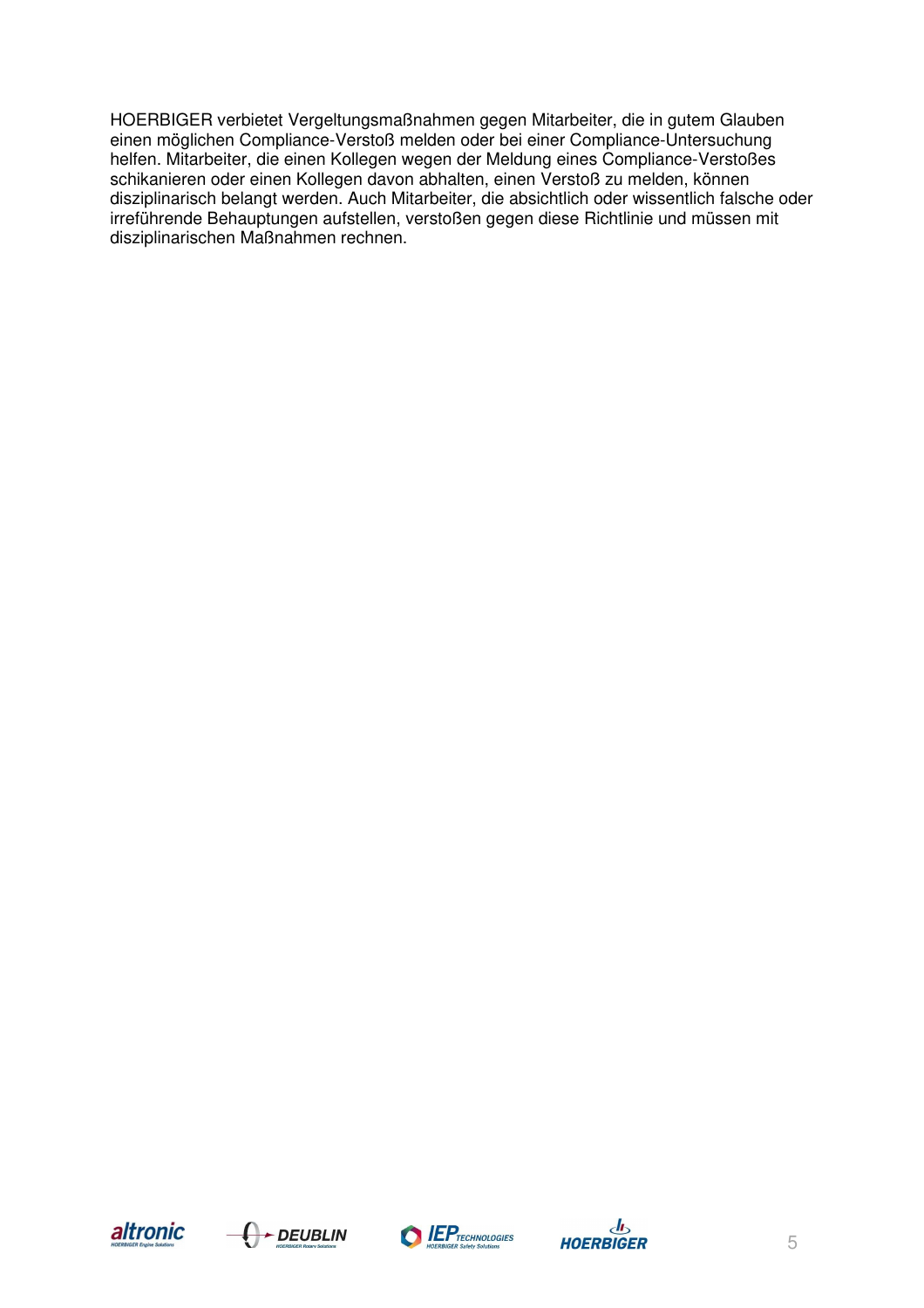# 报告合规问题

## 我们的原则

我们接受道德行为的挑战。我们将相互支持,持续履行我们对贺尔碧格企业目标的承诺。需要 纠正或改进时,我们将直言不讳!

## 政策

贺尔碧格在开展业务时遵守开展业务地点所在国的法律法规。我们始终秉承诚信原则行事,遵 守所有适用法律!

贺尔碧格鼓励所有职员踊跃提出需要解决的业务问题。尤其是可能存在的违规情况,例如

- 贿赂和腐败;
- 违反竞争法;
- 违反国际贸易法;
- 滥用权力和利益冲突;
- 破坏环境;
- 工作环境不安全;
- 歧视或骚扰;
- 财务报告不准确或违反内部控制规定;
- 其他任何违反法律、法规或内部规定的行为。

## 实施

集团各公司驻地的管理人员可能会存在疑虑。此外,我们鼓励贺尔碧格职员将他们的疑虑上报 执行委员会成员,或通知企业合规部门。

也可以在保密电子报告平台HOERBIGER Integrity Line(https://hoerbiger.integrityline.org) 上提出问题或投诉。可以匿名投诉。

## 投诉调查

企业合规部门和企业审计部门将迅速、秘密和尽职地审查和调查所有问题。将在合理可行的范 围内并在不受任何法律限制的情况下,调查结果出来后将尽快通知有关人员。

提交报告的贺尔碧格职员的身份将保密。在某些情况下,可能有法律要求披露提交报告的人员







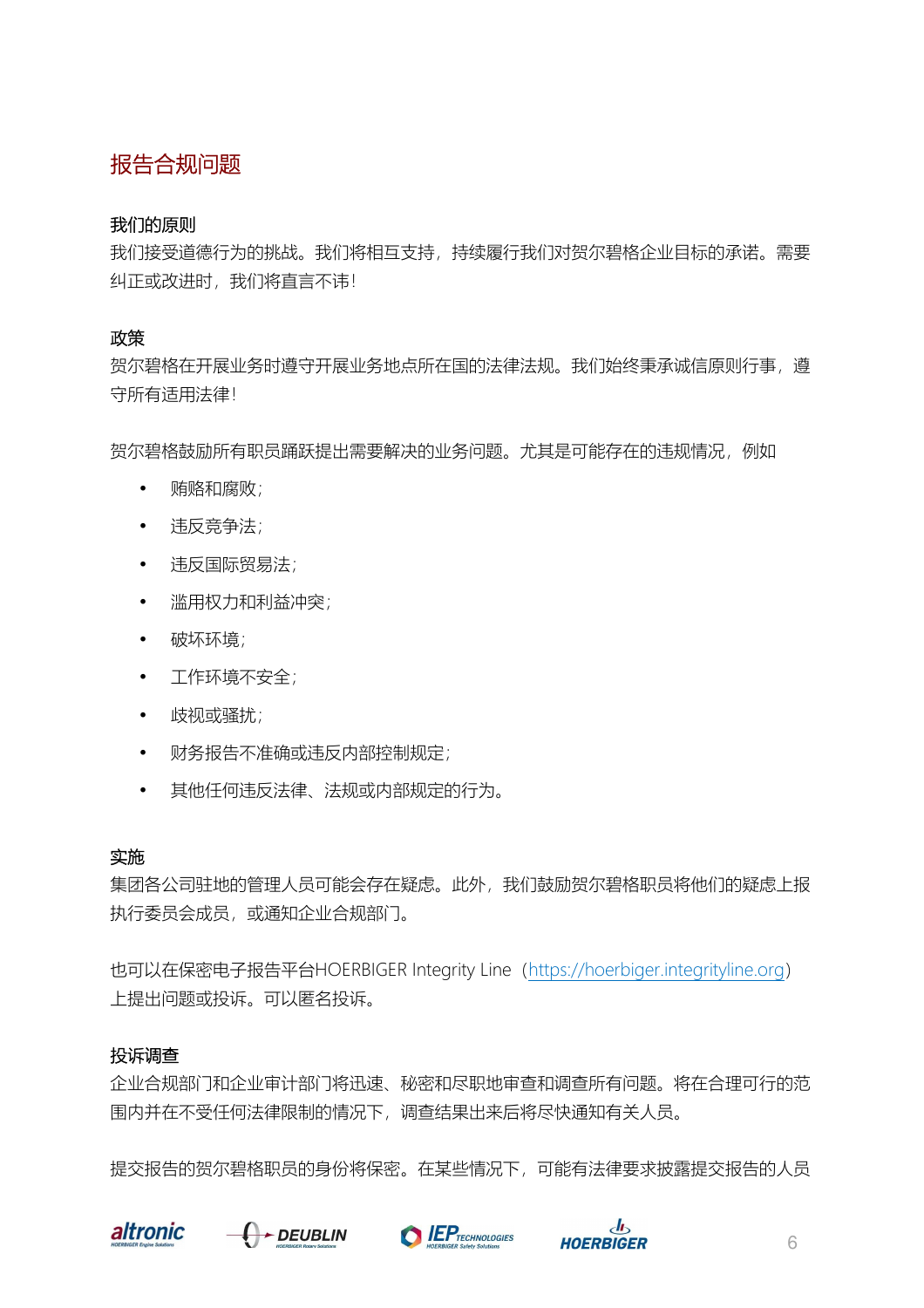的身份。在这种情况下,贺尔碧格将提前通知该报告人员,并提供所有合理的咨询和协助。

## 禁止报复

贺尔碧格员工可以善意举报任何级别的其他员工的不当行为,而不必担心受到报复。应相信自 己担心的问题将得到客观调查和适当处理。

贺尔碧格禁止对善意举报涉嫌违规行为或协助进行合规调查的任何人员进行报复。任何人员因 被举报存在合规问题而打击同事或阻止同事举报其违规行为的,将会受到纪律处分。另外,故 意做出虚假或误导性指控的人员也违反本政策,将受到纪律处分。







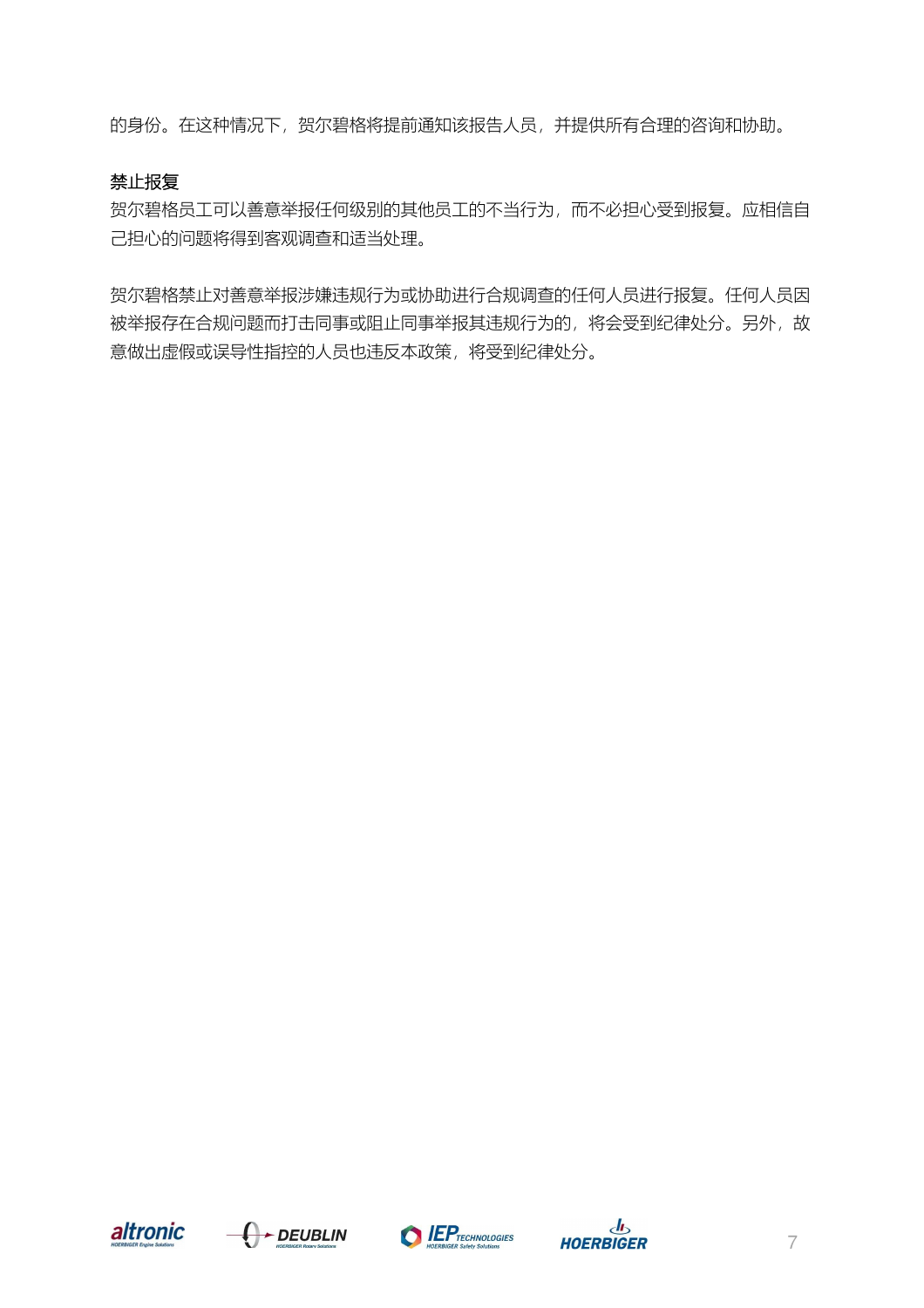# **Megfelelőségi Panaszok Jelentése**

#### **Alapelvünk**

Elfogadjuk az etikus magatartás kihívásait. Támogatjuk egymást, hogy megtartsuk kötelezettségvállalásainkat a HOERBIGER céljainak előmozdítása érdekében. Felszólalunk, ha a dolgokat javítani kell!

#### **Irányelv**

HOERBIGER az üzleti tevékenységét azon országok törvényei és szabályai szerint végzi, amelyekben üzleti tevékenységet folytat. Mindig tisztességesen és az alkalmazandó törvények betartásával járunk el!

HOERBIGER arra buzdítja az összes munkavállalóját, hogy emelje ki a figyelmet igénylő üzleti kérdéseket. Ez magában foglalja a nem megfelelési helyzeteket, mint például

- Megvesztegetés és korrupció,
- versenyjogi szabályok megsértése,
- a nemzetközi kereskedelmi törvények megsértése,
- hatalommal való visszaélés és összeférhetetlenség,
- a környezet károsítása,
- nem biztonságos munkakörülmények,
- megkülönböztetés vagy zaklatás,
- pontatlan pénzügyi beszámolás vagy a belső ellenőrzés megsértése,
- bármely más törvényi-, rendeleti- vagy belső szabálysértés.

#### **Végrehajtás**

A helyi vezetéssel is felmerülhetnek különböző aggodalmak. Ezek megjelenése esetén arra ösztönözzük a HOERBIGER Munkatársakat, hogy vigyék az ügyet – akár az Igazgatósági tagokig - vagy tájékoztassák a Vállalati Compliance-t.

Aggodalmak és panaszok esetén jelentsék az elektronikus jelentési platformon, ami a HOERBIGER Integrity Line (https://hoerbiger.integrityline.org) címen is megtalálható. A panaszt névtelenül is be lehet nyújtani.

#### **Panaszok vizsgálata**

A Vállalati Compliance és a Vállalati Audit kivizsgálja és felülvizsgálja az összes aggályt azonnal és bizalmasan. Az érintett Munkatársak értesítést kapnak a vizsgálatok eredményeiről, ahogyan megvalósítható és alávethető jogi korlátozások lépnek fel.

A jelentést benyújtó HOERBIGER Munkatársak személyazonosságát bizalmasan kell kezelni. Bizonyos körülmények között jogi kötelezettség merül fel a jelentést benyújtó Munkatárs személyazonosságának nyilvánosságra hozatalával kapcsolatban. Ilyen esetben a HOERBIGER előre értesíti az érintett Munkatársat, és minden szükséges tanácsot és segítséget megad neki.

#### **Nincs megtorlás**

A HOERBIGER Munkatársának jóhiszeműen kell bejelentenie a szabálysértő magatartást végző munkatársakat, minden félelem és megtorlás nélkül. Biztosnak kell abban lennie, hogy a panasz kivizsgálásra kerül, valamint objektíven és megfelelően kezelik.







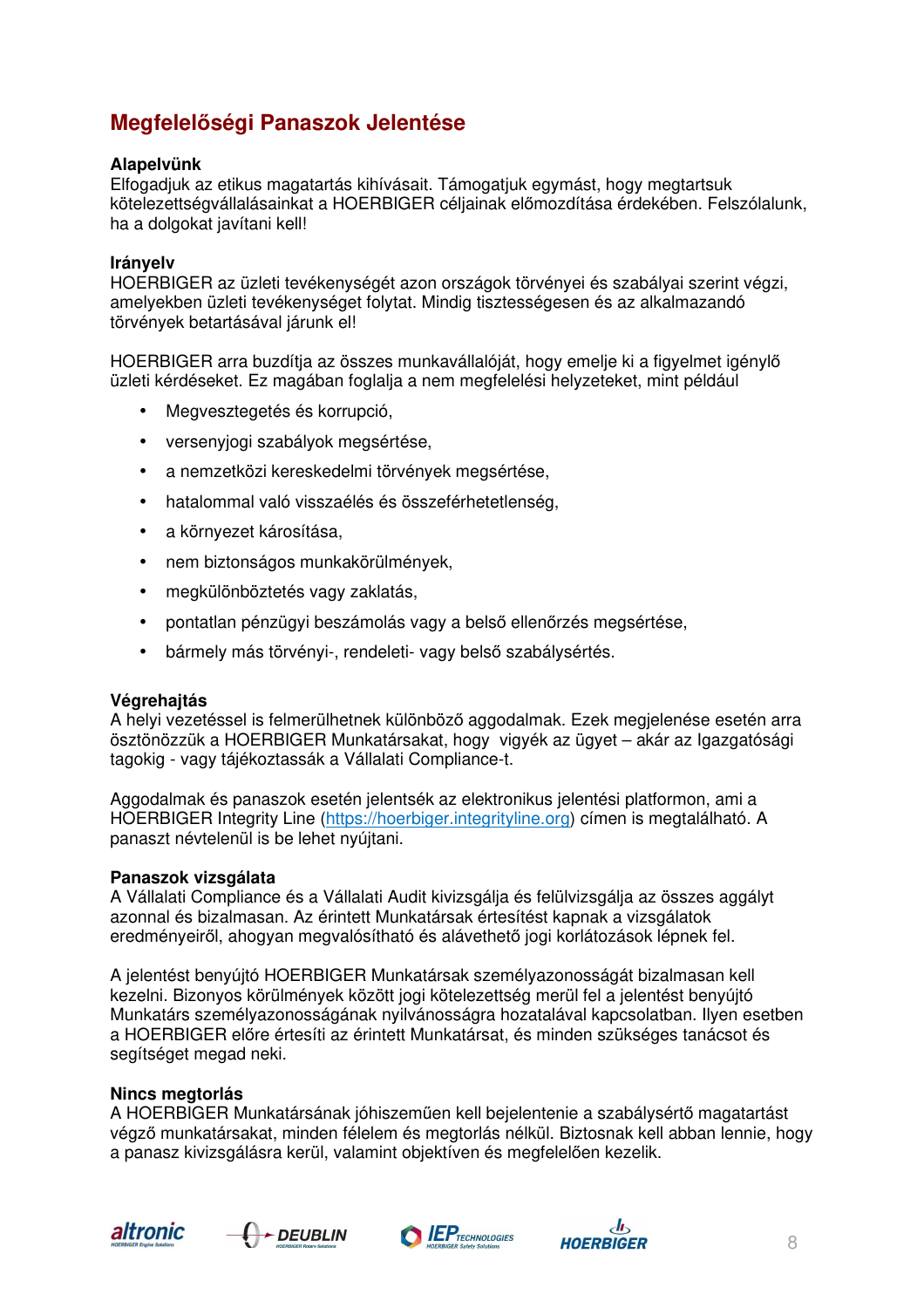A HOERBIGER tiltja a megtorlást bármilyen formáját azzal az Alkalmazottal szemben, aki jóhiszeműen jár el és bejelenti a feltételezett szabálysértést vagy segítséget nyújt a megfelelőség vizsgálatában. Bármely Munkatárs, aki a megfelelési panasz bejelentéséért áldozattá válik egy másik Alkalmazott révén, vagy megakadályozzák a panasztételt, azonnali fegyelmi eljárás indul a vétkes Alkalmazott felé. Ezenkívül azon Munkatársak, akik szándékosan vagy tudatosan hamis vagy félrevezető állításokat tesznek, vagy megsértik ezt az irányelvet, azonnali fegyelmi eljárásra számíthatnak.







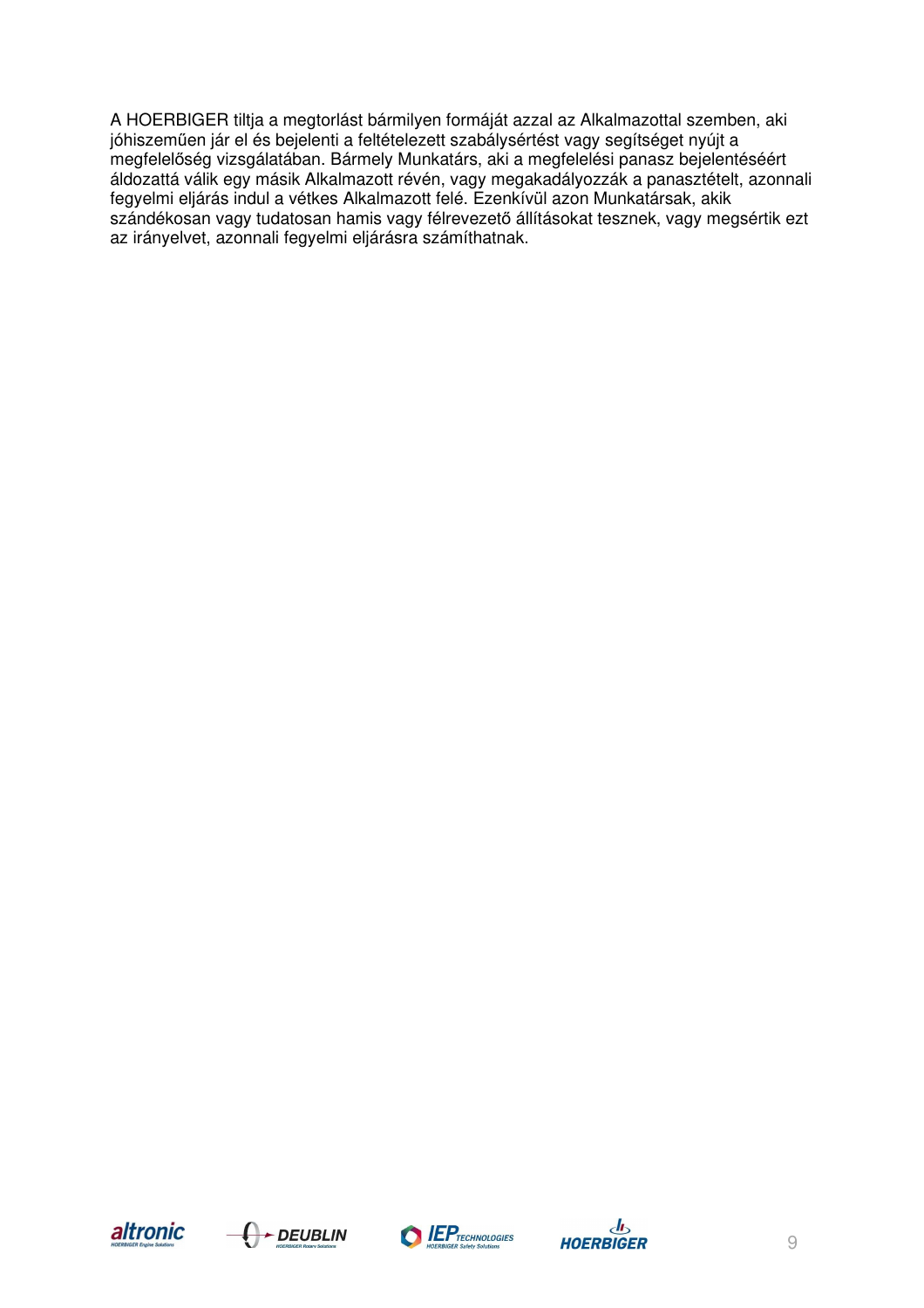# **Segnalazione di questioni relative alla compliance**

#### **Il nostro principio**

Accettiamo le sfide di una condotta etica. Nelle situazioni critiche ci sosterremo a vicenda in modo da mantenere il nostro impegno per la promozione degli obiettivi di HOERBIGER. Se qualcosa deve essere corretto o migliorato, parliamone!

#### **Politica**

HOERBIGER svolge la propria attività in conformità con le leggi e i regolamenti dei Paesi in cui opera. Agiamo sempre con integrità e in conformità con tutte le leggi applicabili!

HOERBIGER invita tutto il Personale a evidenziare questioni aziendali che richiedono attenzione. Ciò include in particolare possibili situazioni di mancato rispetto della compliance, ad esempio:

- Concussione e corruzione
- Violazione delle leggi sulla concorrenza
- Violazione delle leggi sul commercio internazionale
- Abuso di potere e conflitti di interessi
- Danni all'ambiente
- Condizioni di lavoro non sicure
- Discriminazione o molestie
- Rendicontazione finanziaria imprecisa o violazione dei controlli interni
- Qualsiasi altra violazione di leggi, regolamenti o regole interne

#### **Implementazione**

Comunica le tue preoccupazioni al tuo manager. Inoltre il Personale di HOERBIGER può rivolgersi a un manager di livello superiore, un membro del Consiglio Direttivo o informare Corporate Compliance.

Preoccupazioni o reclami possono anche essere presentati sulla piattaforma di segnalazione elettronica riservata, HOERBIGER Integrity Line (https://hoerbiger.integrityline.org). È possibile presentare reclami in forma anonima.

#### **Indagini relative a reclami**

Corporate Compliance e Corporate Audit controlleranno e indagheranno prontamente su tutte le questioni, in modo riservato e coscienzioso. Il Personale interessato sarà informato dell'esito delle indagini non appena ragionevolmente possibile e fatte salve eventuali limitazioni legali.

L'identità del Personale di HOERBIGER che presenta una segnalazione sarà mantenuta riservata. In determinate circostanze, potrebbe sussistere un obbligo legale di rivelare l'identità del Personale che ha presentato una segnalazione. In una situazione del genere, HOERBIGER informerà in anticipo il Personale interessato e fornirà tutti i consigli e l'assistenza ragionevoli.

#### **Divieto di ritorsioni**

Il Personale di HOERBIGER potrà segnalare in buona fede casi di illeciti da parte di altri dipendenti a qualsiasi livello senza timore di ritorsioni. Avrà la certezza che le sue preoccupazioni saranno analizzate in modo obiettivo e gestite adeguatamente.







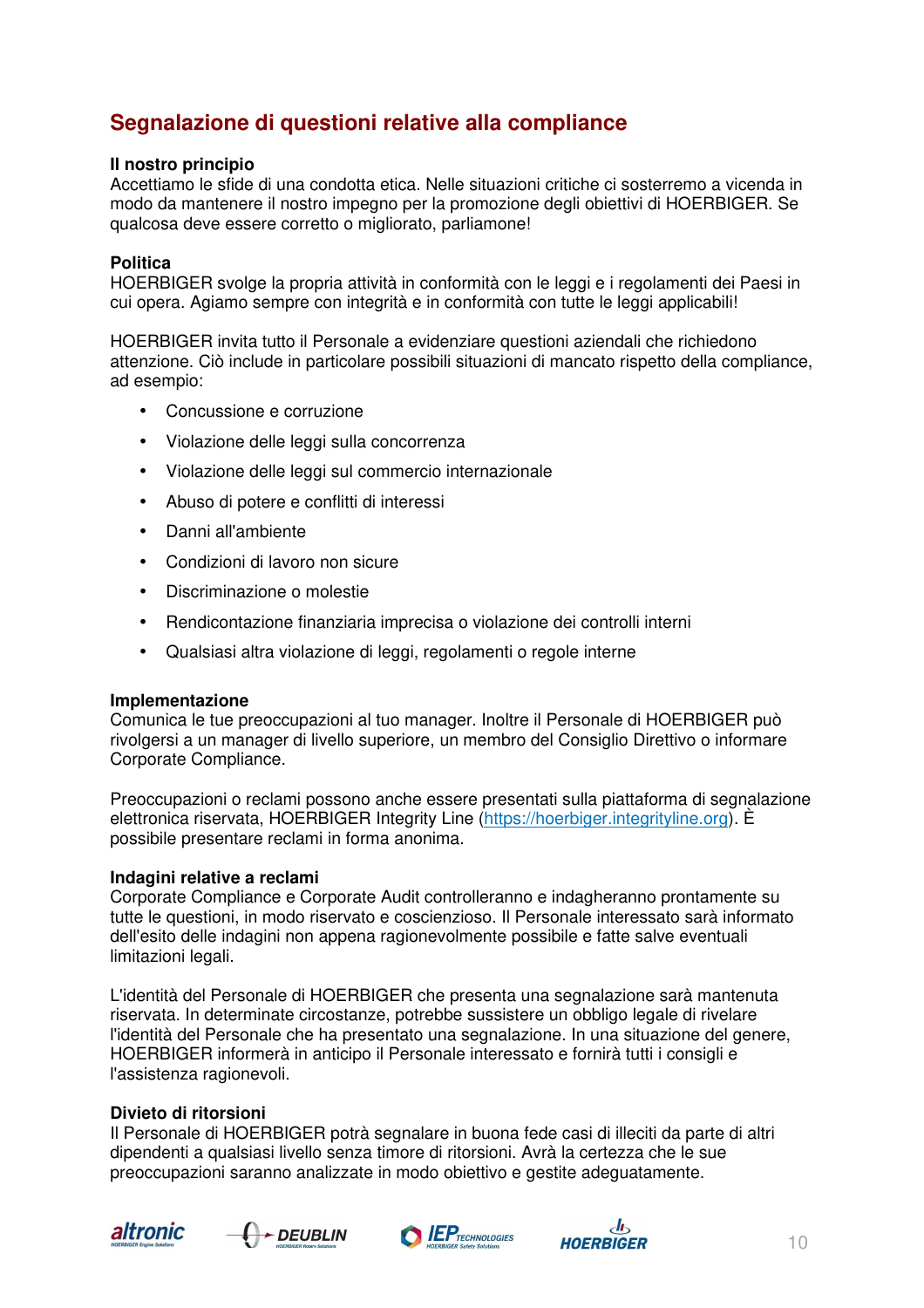HOERBIGER vieta ritorsioni di qualsiasi tipo contro il Personale che segnala una sospetta violazione della compliance in buona fede o che fornisce assistenza nell'indagine in materia di compliance. Qualsiasi membro del Personale scoperto a vittimizzare un/a collega per aver segnalato una questione relativa alla compliance o scoraggiare un/a collega dal segnalare il mancato rispetto della compliance può essere soggetto ad azione disciplinare. Inoltre, il Personale che intenzionalmente o consapevolmente muove accuse false o fuorvianti viola la presente Politica e sarà soggetto ad azione disciplinare.







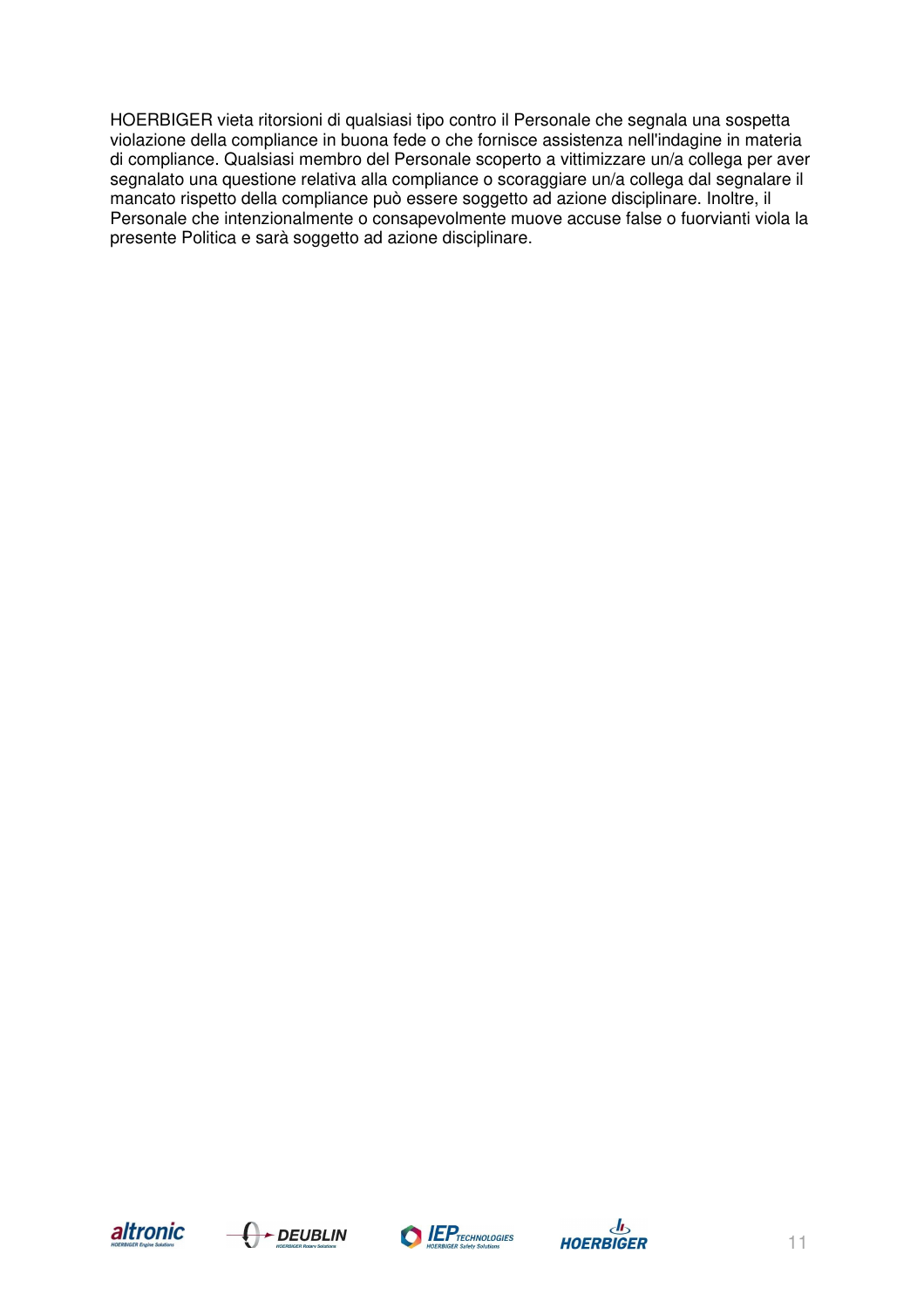## コンプライアンスの懸念に関する報告

#### **弊社の原則**

弊社は、道義的行為に関する困難な問題を受け入れるものとします。すなわち、弊社は、 HOERBIGERの目標を達成する弊社の確約の遵守において、相互に支援するものとします。 弊社は、修正あるいは改善されなければならない事項がある場合、常に意見を主張するもの とします!

#### **方針**

HOERBIGERは、かかる企業が事業活動を行う諸国における法律ならびに規制に準拠して、 かかる事業活動を行うものとします。弊社は、誠実性を伴い、更にあらゆる適用法令に従っ て、常に事業活動を行うものとします!

HOERBIGERにより、あらゆる職員は、注目されなければならない業務上の問題を明らかに するように推奨されるものとします。とりわけ、これには、下記のようなコンプライアンス 違反に関する潜在的な状況が含まれるものとします。すなわち:

- 贈収賄ならびに汚職
- 競争法の違反
- 国際商取引法の違反
- 権力乱用ならびに利益相反
- 環境への被害
- 危険な労働環境
- 差別あるいはハラスメント
- 不正確な財務報告あるいは社内管理の違反、更に
- 法律、規則または社内規則に関する他の違反など

#### **施行**

何らかの懸念は、現地の経営管理側に対して提起されるものとします。これに加えて、 HOERBIGERの職員は、かかる懸念を‐本件の重役会の構成員に至るまで通告するように推 奨される‐もしくは企業のコンプライアンス部門に通告するように推奨されるものとしま す。

更に、懸念または申立ては、機密性を有する電子報告プラットフォーム、すなわち、本件の HOERBIGERの誠実性に関する緊急連絡サービス(https://hoerbiger.integrityline.org)を通 じて提起される可能性があるものとします。この件に関しては、匿名で申立てを提起するこ とができるものとします。







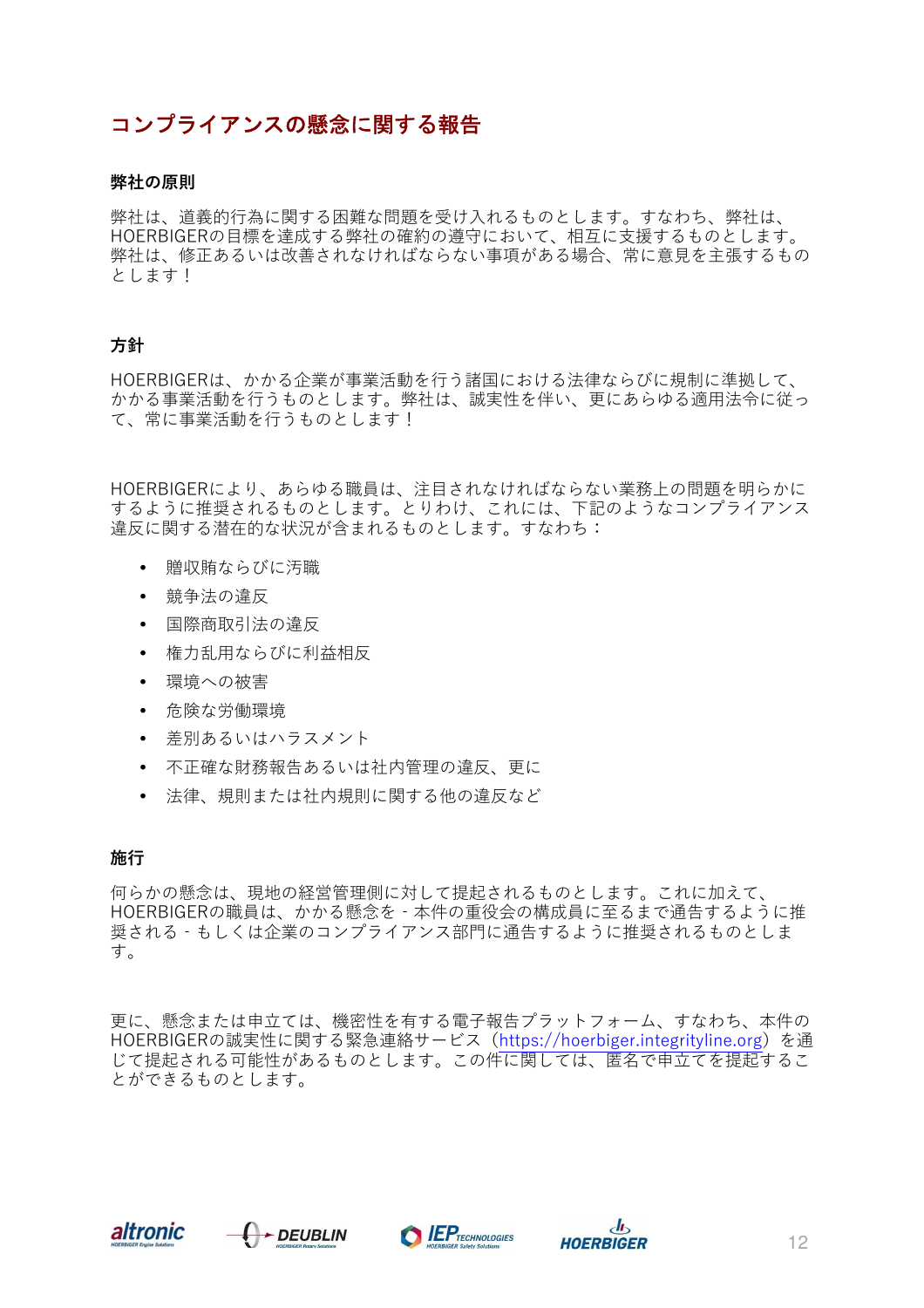#### **申立ての調査**

企業のコンプライアンス部門ならびに企業の会計監査部門は、迅速かつ機密に、更に誠実性 を伴い、あらゆる懸念を審査ならびに調査するものとします。本件の関連職員は、合理的に 可能な限り、更に何らかの法的な制限に従い、即時に当該調査の結果についての通告を受け るものとします。

報告を提出するHOERBIGERの職員に関する身元は、機密に維持されるものとします。一定 の状況下において、報告を提出した職員に関する身元を開示する法律上の義務が存在する場 合があるものとします。かかる状況下において、HOERBIGERは、影響を受ける職員に対し てその旨を事前に通告するとともに、あらゆる合理的な助言ならびに支援を与えるものとし ます。

#### **報復措置の禁止**

HOERBIGERの職員は、報復措置を受ける恐れなしで、いかなるレベルであっても、他の従 業員等によって行われた不正行為の事件について善意で報告することができるものとしま す。かかる職員は、職員による懸念が客観的に調査され、適切に取り扱われるという信頼性 を有するものとします。

HOERBIGERは、善意でコンプライアンスの違反容疑を報告する一定の職員、またはコンプ ライアンスの調査を支援する一定の職員に対しての報復措置を一切禁止するものとします。 コンプライアンスに関する懸念の報告のために同僚を不当に扱ったと判断される一定の職 員、あるいは同僚がコンプライアンス違反について報告することを阻止したと判断される一 定の職員は、懲戒処分を受ける可能性があるものとします。これに加えて、意図的または故 意に虚偽の主張あるいは誤解を招く主張を行う職員は、本件の方針の違反に帰するととも に、懲戒処分を受けるものとします。







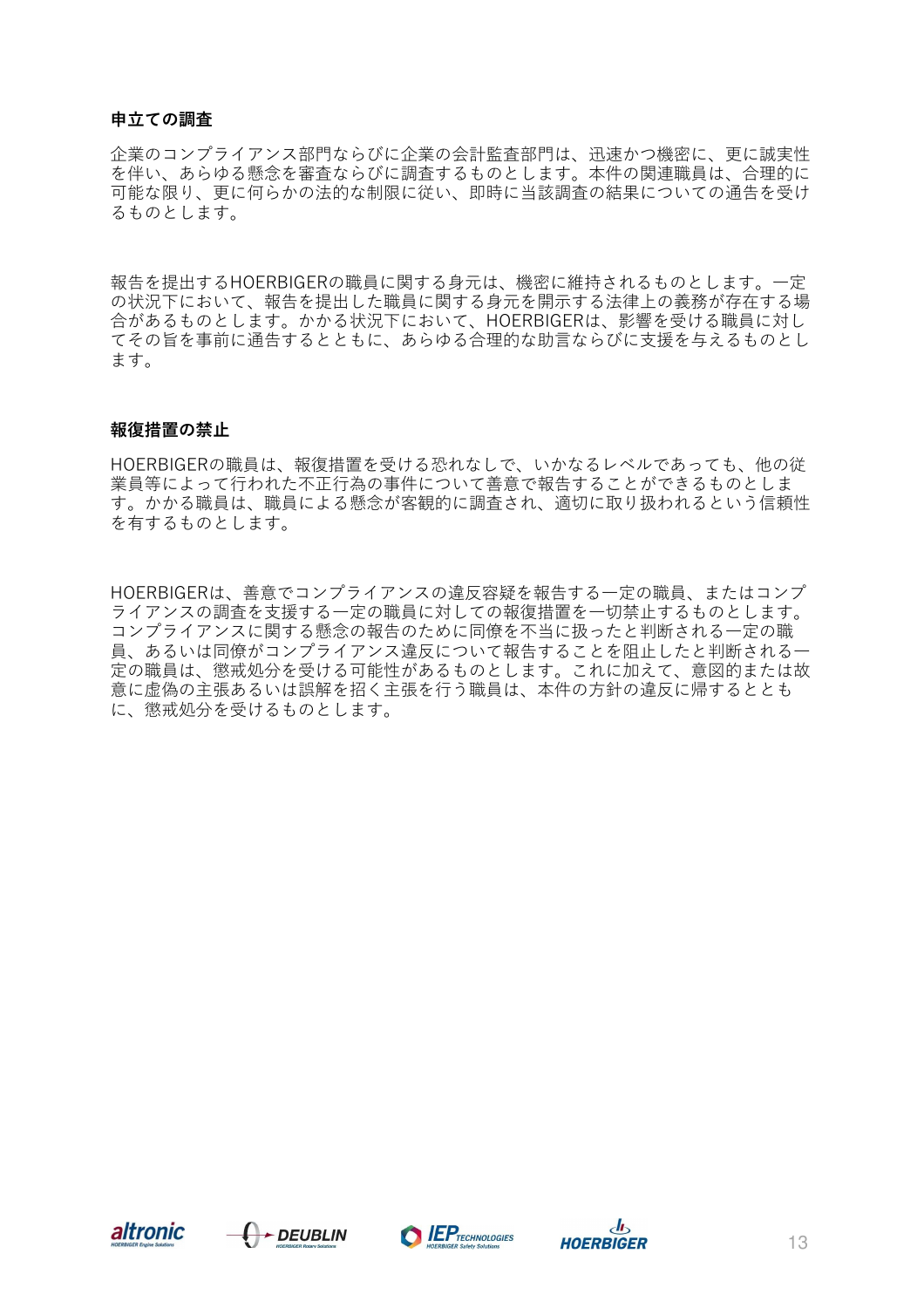# 규정 준수 우려 사항의 신고

#### 우리의 원칙

윤리경영이 쉽지 않음을 인정합니다. HOERBIGER의 목표를 달성한다는 우리의 약속을 지키기 위해 서로를 지원합니다. 일을 수정해야 하거나 개선해야 할 때 의견을 제시합니다.

#### 정책

HOERBIGER는 사업을 운영하는 국가의 법규에 따라 비즈니스를 수행합니다. 항상 청렴하게 행동하고 시행 중인 모든 법률을 따릅니다.

HOERBIGER는 주의가 필요한 비즈니스 문제를 제기하도록 모든 직원들을 독려합니다. 이러한 문제에는 특히 다음과 같은 규정 위반 상황이 포함됩니다.

- 뇌물수수 및 부패 행위,
- 독점규제법 위반,
- 국제 무역 법률의 위반,
- 권한의 남용 및 이해 상충,
- 환경 훼손,
- 안전하지 않은 작업 환경,
- 차별 또는 괴롭힘,
- 부정확한 재무 보고서 또는 내부 통제 규정의 위반,
- 기타 법규, 내부 규정의 위반.

#### 구현

현지 경영진에게 문제를 제기할 수 있습니다. 또한, HOERBIGER 직원이 우려 사항을 상임이사를 포함하여 상부 또는 기업 준법감시인에게 보고할 것을 권장합니다.

또한, 기밀 전자 보고 시스템, HOERBIGER 윤리경영 신고 라인(https://hoerbiger.integrityline.org)에 우려 사항 또는 불만을 제기할 수 있습니다. 익명으로 불만을 제기할 수 있습니다.

#### 불만 사항 조사

기업 준법감시인 및 기업 감사는 모든 우려 사항을 즉시, 비밀리에 성실하게 검토 및 조사합니다. 관계자에게 실행 가능한 빨리 조사 결과를 통보하지만, 법적 제한의 적용을 받을 수 있습니다.

신고를 한 HOERBIGER 직원의 신원은 기밀로 유지됩니다. 특정한 상황에서, 법적 의무에 따라 신고한 직원의 신원을 공개해야 합니다. 그러한 상황에서 HOERBIGER는 영향을 받는 직원에게 사전에 통보하며 모든 합당한 조언 및 지원을 제공합니다.

#### 보복 금지

HOERBIGER 직원은 보복의 두려움 없이 모든 레벨의 다른 직원이 잘못 수행한 일에 대하여 선의로서 신고할 수 있습니다. 우려 사항이 객관적으로 조사되고 적절하게 처리됨을 확신해야 합니다.







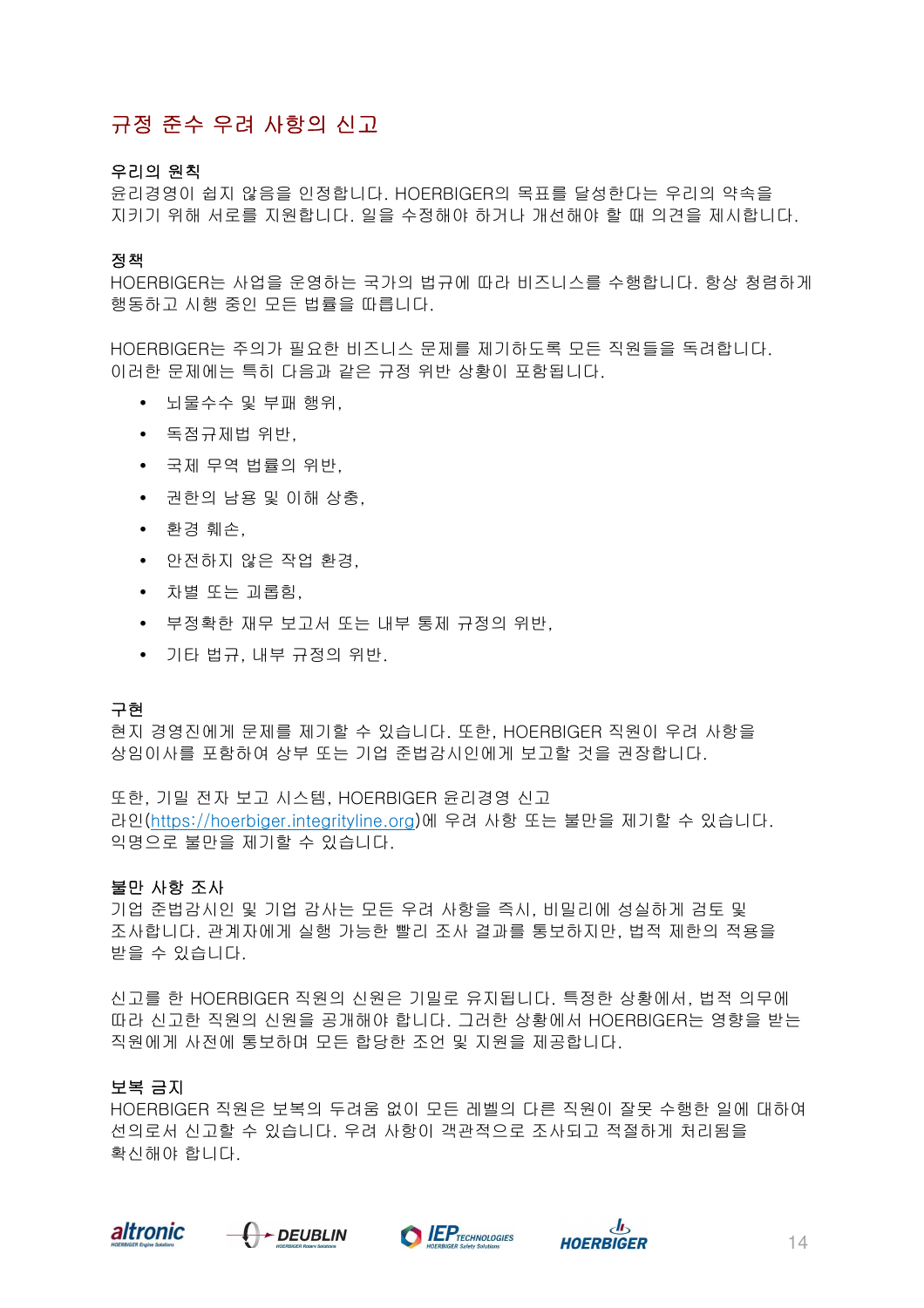HOERBIGER는 선의로 의심되는 규정 위반 사항을 신고하거나 규정 준수의 조사를 돕는 직원에 대한 보복을 금지하고 있습니다. 규정 준수 우려 사항을 보고한 동료를 부당하게 괴롭히거나 동료가 규정 위반을 보고하는 것을 막는 직원은 징계 조치를 받을 수 있습니다. 또한, 의도적 또는 고의로 거짓이나 호도하는 혐의를 제기하는 직원의 행동은 본 정책을 위반하는 것이며 징계 조치의 대상이 됩니다.







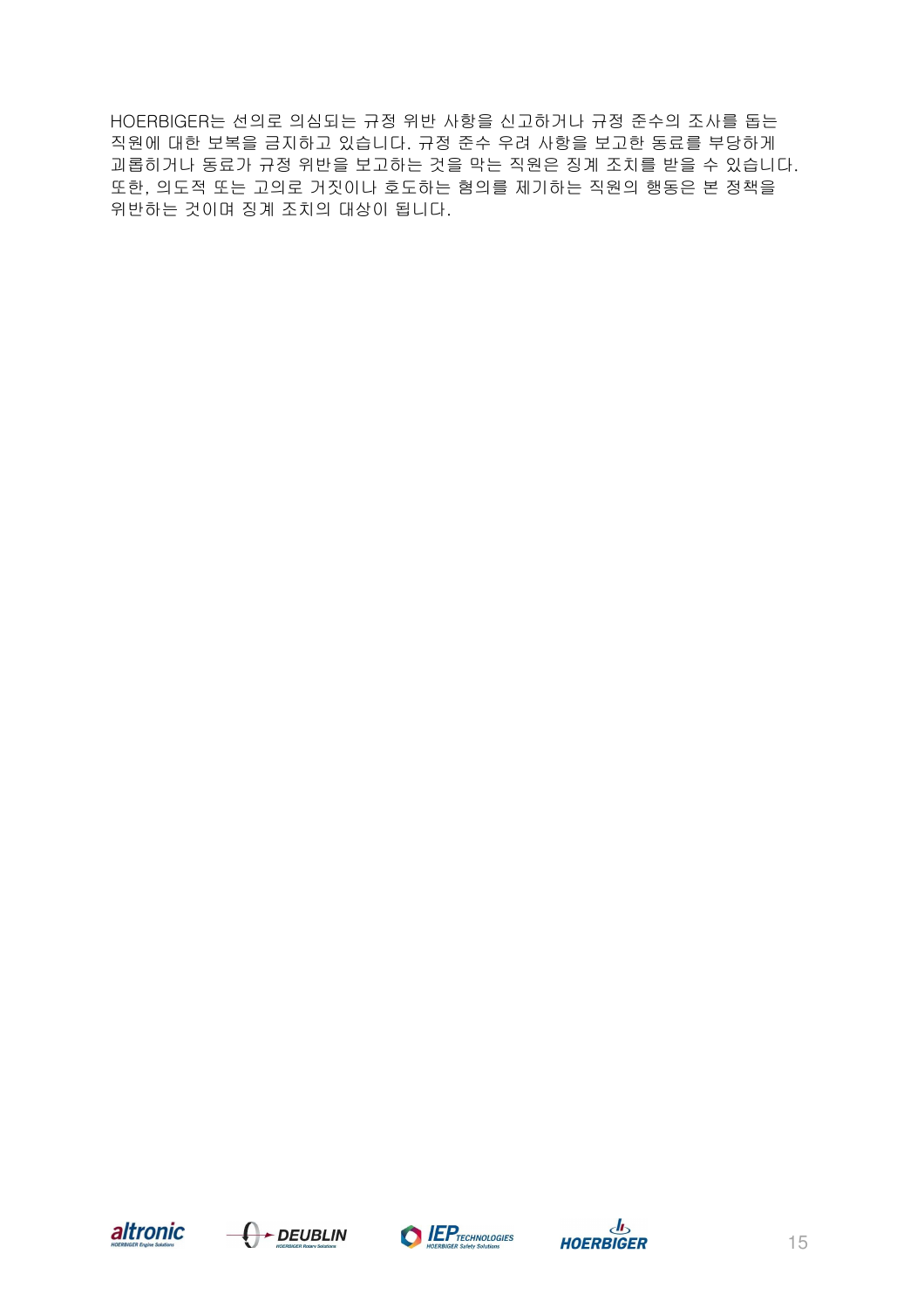# **Pelaporan Kebimbangan Pematuhan**

#### **Prinsip kami**

Kami menerima cabaran kelakuan beretika. Kami akan menyokong satu sama lain untuk mengekalkan komitmen kami bagi meneruskan matlamat HOERBIGER. Kami akan bersuara apabila sesuatu perkara perlu diperbetul atau diperbaiki!

#### **Dasar**

HOERBIGER menjalankan perniagaan dengan mematuhi undang-undang dan peraturan negara tempat perniagaan dijalankan. Kami sentiasa bertindak dengan integriti dan mematuhi semua undang-undang yang berkenaan!

HOERBIGER menggalakkan semua Kakitangan untuk menyerlahkan isu perniagaan yang memerlukan perhatian. Ini terutamanya termasuk kemungkinan situasi ketidakpatuhan, seperti

- sogokan dan rasuah,
- pelanggaran undang-undang persaingan,
- pelanggaran undang-undang perdagangan antarabangsa,
- penyalahgunaan kuasa dan konflik kepentingan,
- kerosakan persekitaran,
- keadaan kerja yang tidak selamat,
- diskriminasi atau gangguan,
- pelaporan kewangan yang tidak tepat atau pelanggaran kawalan dalaman, dan
- apa-apa pelanggaran undang-undang, peraturan atau peraturan dalaman yang lain.

#### **Pelaksanaan**

Kebimbangan mungkin dibangkitkan dengan pengurusan tempatan. Selain itu, Kakitangan HOERBIGER digalakkan untuk meningkatkan kebimbangan mereka - sehingga ahli Lembaga Eksekutif - atau untuk memaklumkan Pematuhan Korporat.

Kebimbangan atau aduan juga boleh difailkan pada platform pelaporan elektronik sulit, Talian Integriti HOERBIGER (https://hoerbiger.integrityline.org). Pemfailan aduan tanpa menyatakan nama boleh dilakukan.

#### **Penyiasatan aduan**

Pematuhan Korporat dan Audit Korporat akan menyemak dan menyiasat semua kebimbangan dengan segera, sulit dan rajin. Kakitangan berkenaan akan dimaklumkan tentang hasil penyiasatan secepat yang munasabah dipraktikkan dan tertakluk pada apa-apa had undang-undang.

Identiti Kakitangan HOERBIGER yang memfailkan laporan hendaklah dirahsiakan. Dalam keadaan tertentu, mungkin terdapat obligasi undang-undang untuk mendedahkan identiti Kakitangan yang memfailkan laporan. Dalam keadaan sedemikian, HOERBIGER akan memberitahu Kakitangan yang terkesan terlebih dahulu dan memberikan semua nasihat dan bantuan yang munasabah.







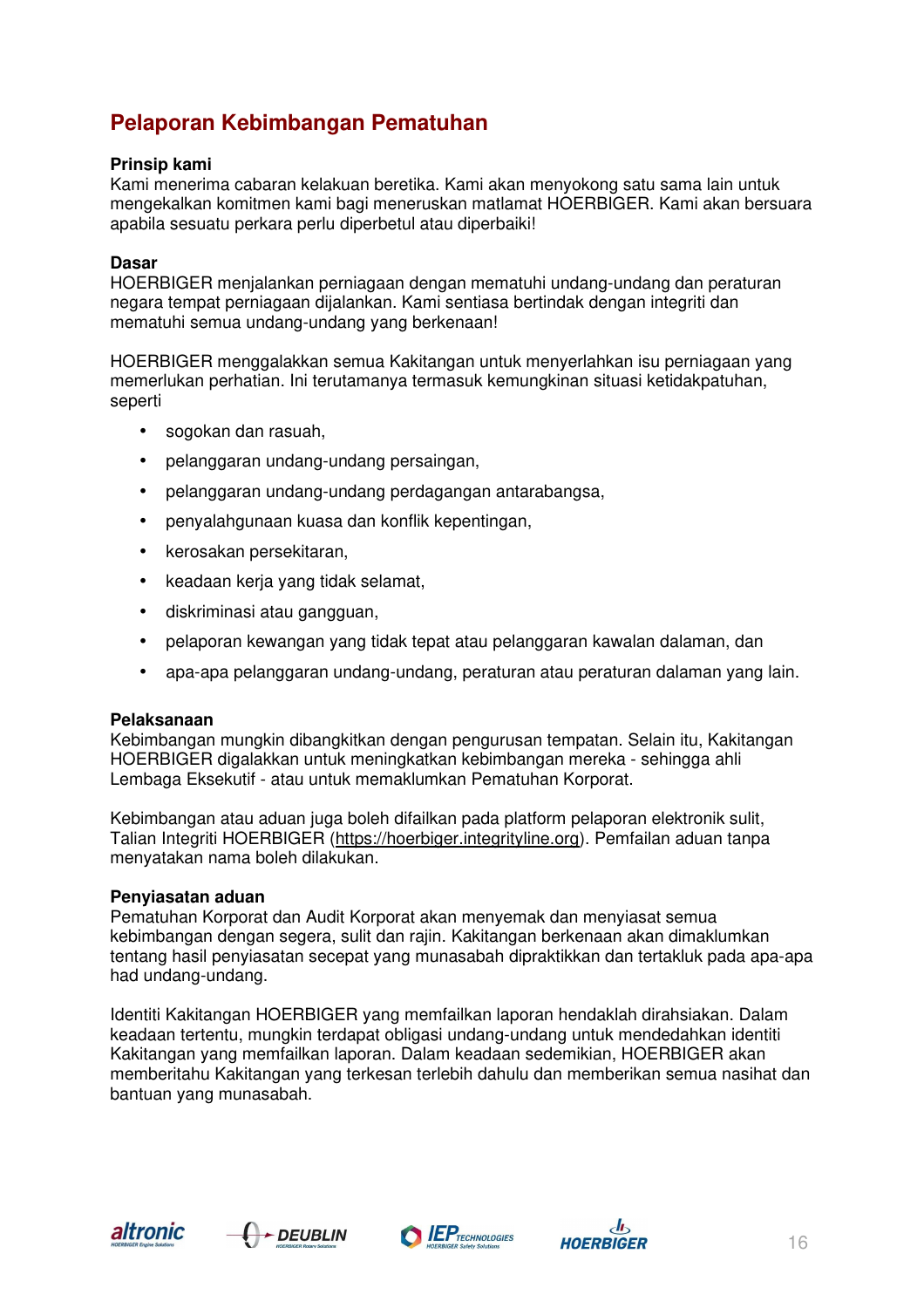#### **Tiada pembalasan**

Kakitangan HOERBIGER boleh melaporkan secara jujur contoh salah laku oleh pekerja lain di mana-mana peringkat tanpa rasa takut dengan lawan balas. Mereka mempunyai keyakinan bahawa kebimbangan mereka akan disiasat secara objektif dan dibicarakan dengan betul.

HOERBIGER melarang tindakan balas terhadap mana-mana Kakitangan yang melaporkan pelanggaran yang disyaki dengan suci hati atau yang membantu dalam penyiasatan pematuhan. Mana-mana Kakitangan yang didapati menganiaya rakan sekerja kerana melaporkan kebimbangan pematuhan atau menghalang rakan sekerja daripada melaporkan ketidakpatuhan boleh dikenakan tindakan tatatertib. Juga, Kakitangan yang dengan sengaja atau dengan disedarinya membuat dakwaan palsu atau mengelirukan melanggar Dasar ini dan akan dikenakan tindakan tatatertib.







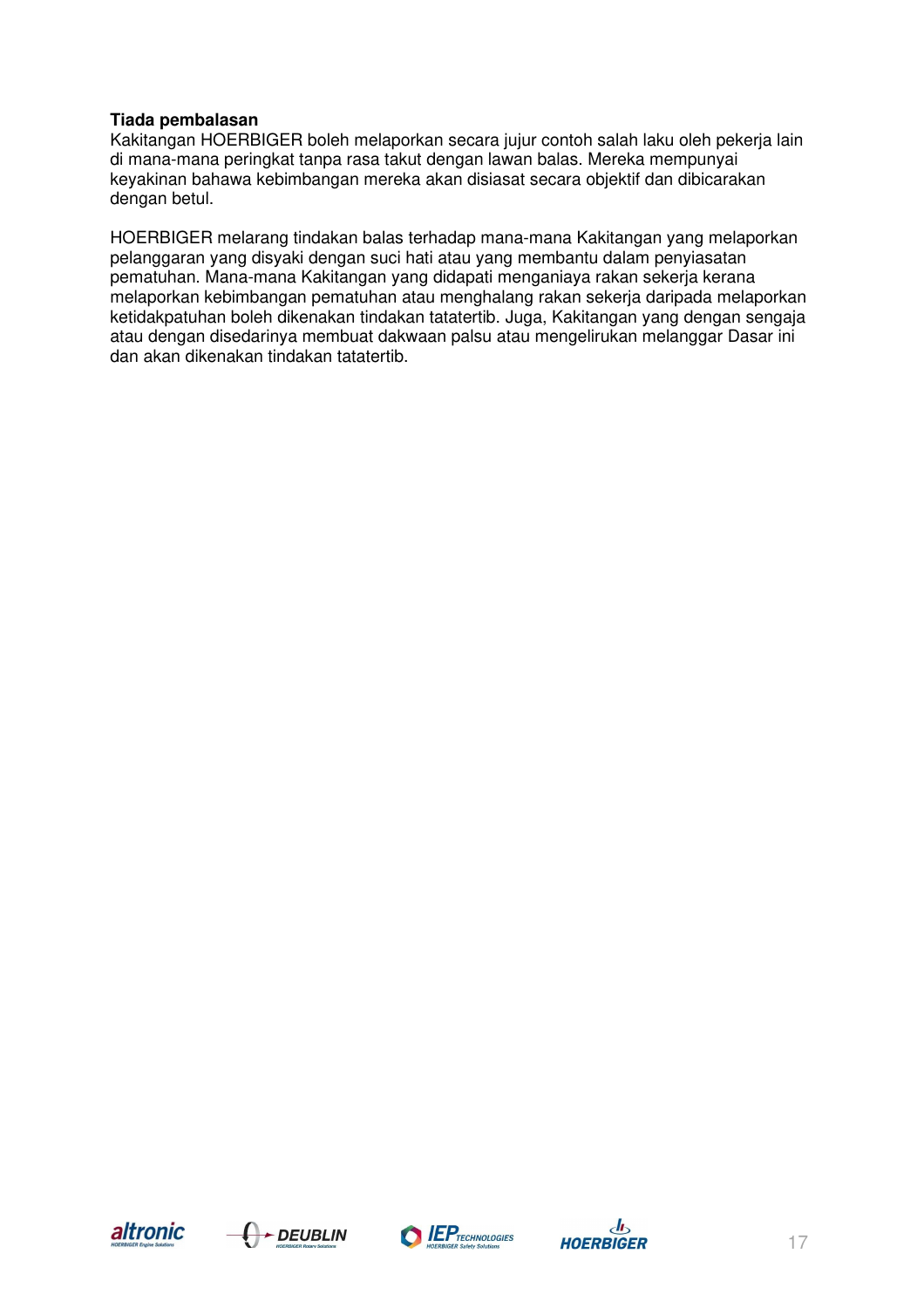## **Melde fra samsvarsbrudd**

#### **Våre prinsipper**

Vi aksepterer utfordringene knyttet til etisk opptreden. Vi vil støtte hverandre i å holde forpliktelsene våre til å fremme HOERBIGERs mål. Vi vil si fra når ting må korrigeres eller forbedres!

#### **Retningslinjer**

HOERBIGER driver sin virksomhet i samsvar med lover og reguleringer i landene de holder til. Vi handler alltid med integritet og i samsvar med alle gjeldende lover!

HOERBIGER oppfordrer personalet til å fremheve bedriftsproblemer som krever tiltak. Dette inkluderer spesielt mulig mangel på overholdelse, som

- bestikkelse og korrupsjon,
- brudd på konkurranserett,
- brudd på internasjonale handelslover,
- maktmisbruk og interessekonflikt,
- skade på miljø,
- utrygge arbeidstilstander,
- diskriminering eller trakassering,
- Unøyaktig regnskap eller brudd på interne kontrollere, og
- ethvert brudd på lov, reguleringer eller interne regler.

#### **Implementering**

Bekymringer kan tas opp med den lokale ledelsen. I tillegg oppfordres HOERBIGERpersonell til å videreformidle bekymringene sine – til et medlem av styret – eller informere Corporate Compliance.

Bekymringer eller klager kan også på et anonymt elektronisk varselsystem, HOERBIGER Integrity Line (https://hoerbiger.integrityline.org). Det er mulig å klage anonymt.

#### **Undersøke klager**

Bedriftsoverholdelse og revisor vil gå gjennom og undersøke alle bekymringer, konfidensielt og grundig. Den ansatte som varslet vil bli informert om resultatet fra undersøkelsene så snart som mulig og underlagt alle juridiske begrensninger.

Identiteten til den ansatte som sender inn en rapport skal holdes anonymt. Det kan være under enkelte omstendigheter juridisk forpliktelse å avsløre identiteten til den ansatte som sendte rapporten. I en slik situasjon vil HOERBIGER varsle den ansatte på forhånd og tilby råd og assistanse.

#### **Ingen represalier**

HOERBIGER-ansatte skal kunne varsle i der det har oppstått urett av andre ansatte uansett deres stilling, uten frykt for represalier. De skal kunne stole på at deres bekymringsmeldinger blir undersøkt objektivt og håndtert riktig.







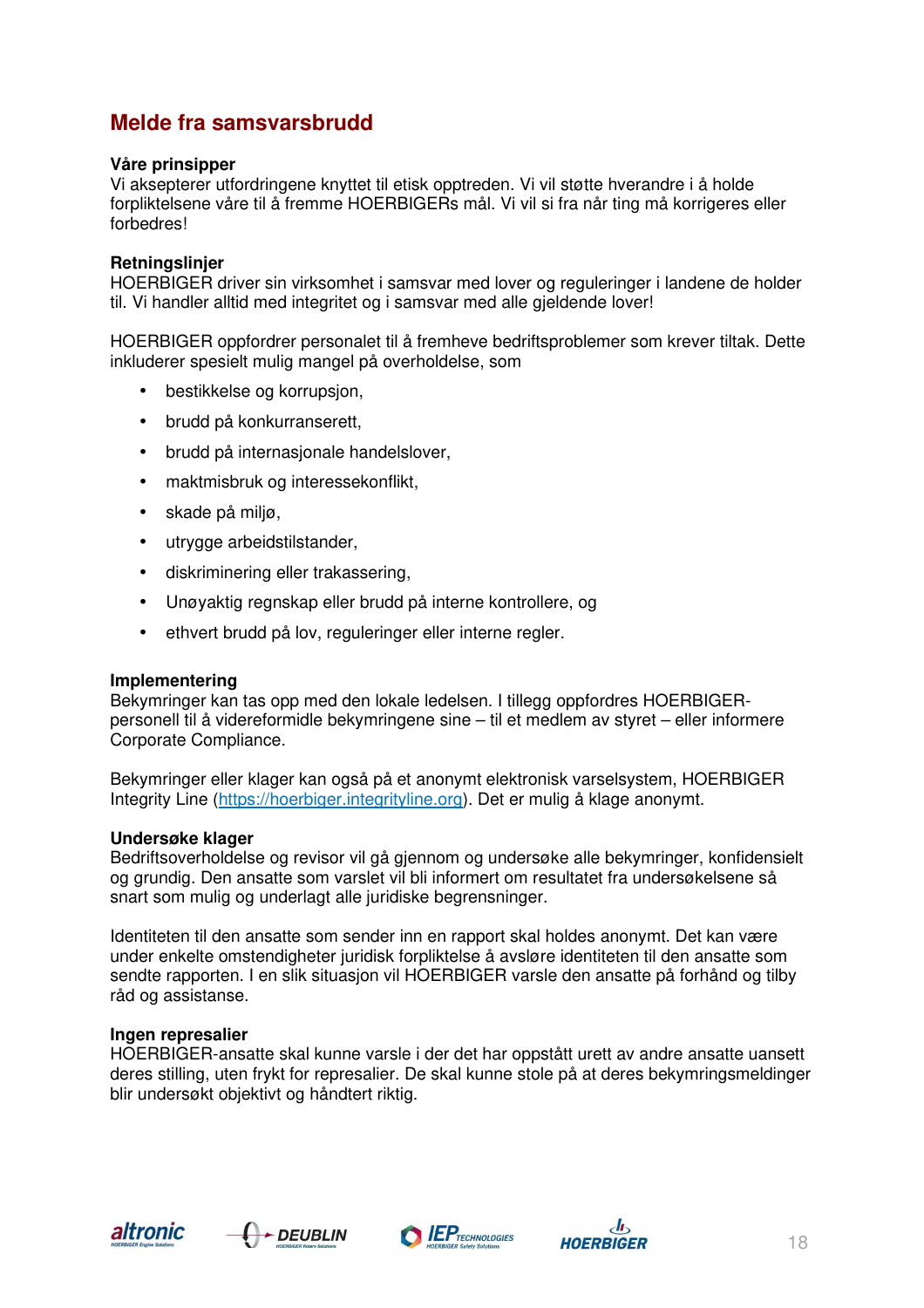HOERBIGER forbyr represalier mot noen som melder fra om en mistenkt samsvarsoverskridelse i god tro eller som assisterer i en undersøkelse som gjelder compliance. Enhver ansatt som har forulempet en kollega for å melde fra en samsvarsbekymring eller forhindrer en kollega å melde fra ikke-samsvar vil bli underlagt disiplinære tiltak. Ansatte som med vilje oppgir falske eller villedende anklagelser bryter med denne retningslinjen og vil bli underlagt disiplinære tiltak.







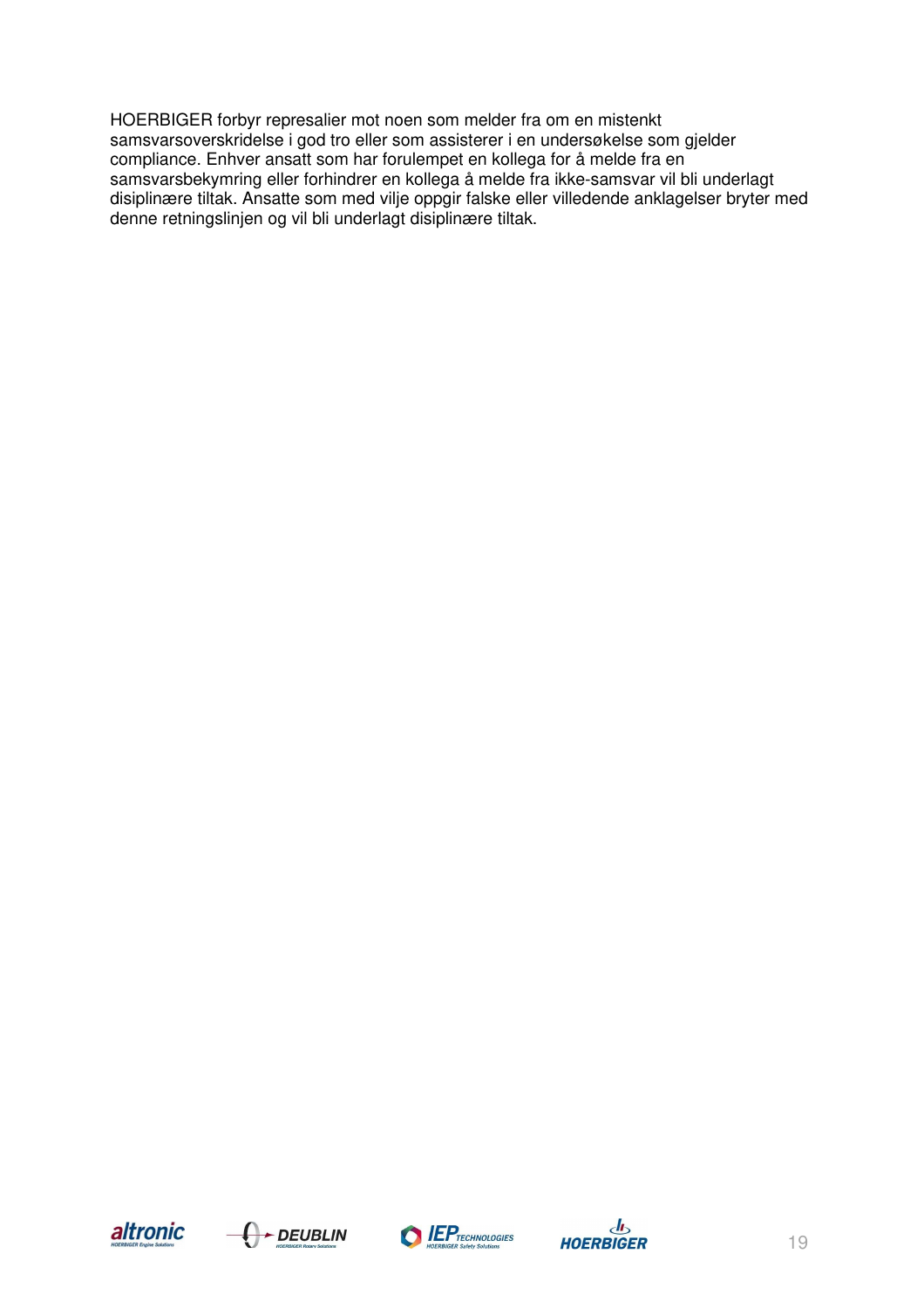# **Zgłaszanie wątpliwości dotyczących zgodności**

#### **Nasza zasada**

Podejmujemy wyzwania związane z etycznym postępowaniem. Będziemy się wzajemnie wspierać w realizacji naszych zobowiązań w zakresie realizacji celów HOERBIGER. Będziemy się wypowiadać za każdym razem, gdy będzie trzeba coś poprawić lub poprawić!

#### **Polityka**

HOERBIGER prowadzi swoją działalność zgodnie z prawem i przepisami krajów, w których prowadzi działalność. Działamy zawsze uczciwie i zgodnie z obowiązującymi przepisami prawa!

HOERBIGER zachęca wszystkich pracowników do zwracania uwagi na kwestie biznesowe, które wymagają uwagi. Dotyczy to w szczególności możliwych sytuacji nieprzestrzegania prawa, jak np.

- łapówkarstwo i korupcia,
- naruszenie prawa konkurencji,
- naruszenie międzynarodowego prawa handlowego,
- nadużycie władzy i konflikt interesów,
- szkody dla środowiska,
- Niebezpieczne warunki pracy,
- dyskryminacji lub molestowania,
- niedokładną sprawozdawczość finansową lub naruszenie kontroli wewnętrznej, oraz
- wszelkie inne naruszenia prawa, przepisów lub zasad wewnętrznych.

#### **Wdrożenie**

Obawy mogą być zgłaszane do lokalnego kierownictwa. Ponadto pracownicy HOERBIGER Personel zachęcani są do eskalowania swoich obaw - aż do członka zarządu - lub do informowania Corporate Compliance.

Obawy lub skargi mogą być również zgłaszane na poufnej elektronicznej platformie zgłoszeniowej HOERBIGER Integrity Line (https://hoerbiger.integrityline.org). Skargi można składać anonimowo.

#### **Rozpatrywanie skarg i zażaleń**

Corporate Compliance i Corporate Audit dokonają przeglądu i zbadają wszystkie wątpliwości niezwłocznie, poufnie i z należytą starannością. Zainteresowany Personel zostanie poinformowany o wyniku dochodzenia tak szybko, jak to możliwe i z zastrzeżeniem wszelkich ograniczeń prawnych.

Tożsamość pracowników HOERBIGER, którzy złożą raport, będzie utrzymywana w tajemnicy. W pewnych okolicznościach może istnieć prawny obowiązek ujawnienia tożsamości Personelu, który złożył zgłoszenie. W takiej sytuacji HOERBIGER poinformuje o tym uprzednio poszkodowany Personel i udzieli mu wszelkich uzasadnionych porad i pomocy.







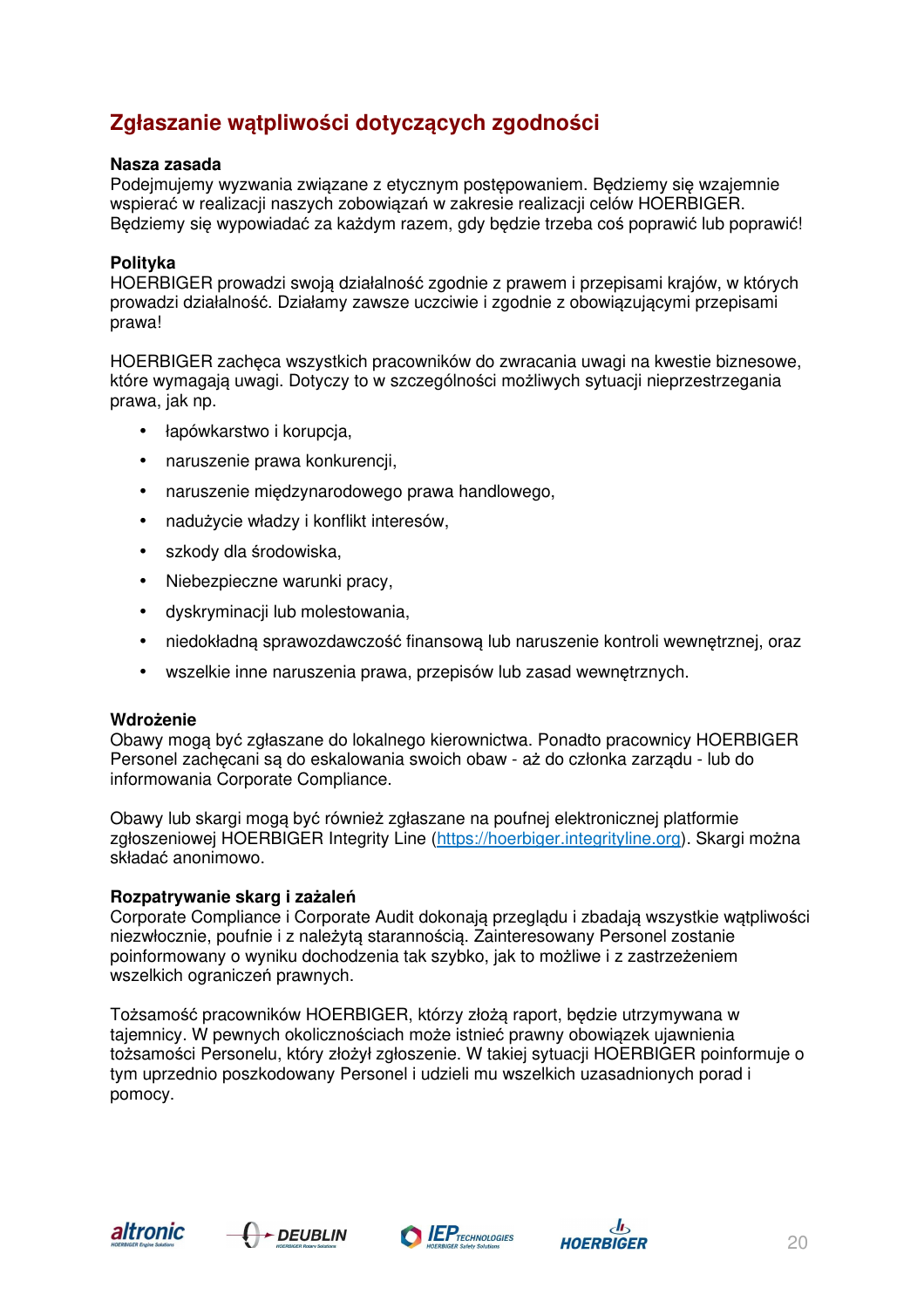#### **Brak odwetu**

Personel HOERBIGER musi być w stanie zgłaszać w dobrej wierze przypadki wykroczeń innych pracowników na dowolnym szczeblu, bez obawy o represje. Powinien mieć pewność, że jego obawy zostaną obiektywnie zbadane i właściwie potraktowane.

HOERBIGER zakazuje podejmowania działań odwetowych wobec każdego Personelu, który w dobrej wierze zgłosi podejrzenie naruszenia przepisów lub pomoże w dochodzeniu w sprawie przestrzegania przepisów. Każdy Personel, co do którego stwierdzono, że szkodzi współpracownikowi w związku ze zgłoszeniem naruszenia przepisów lub zniechęca go do zgłoszenia naruszenia przepisów, może zostać objęty postępowaniem dyscyplinarnym. Również pracownicy, którzy celowo lub świadomie stawiają fałszywe lub wprowadzające w błąd zarzuty, naruszają niniejsze zasady i będą podlegać postępowaniu dyscyplinarnemu.







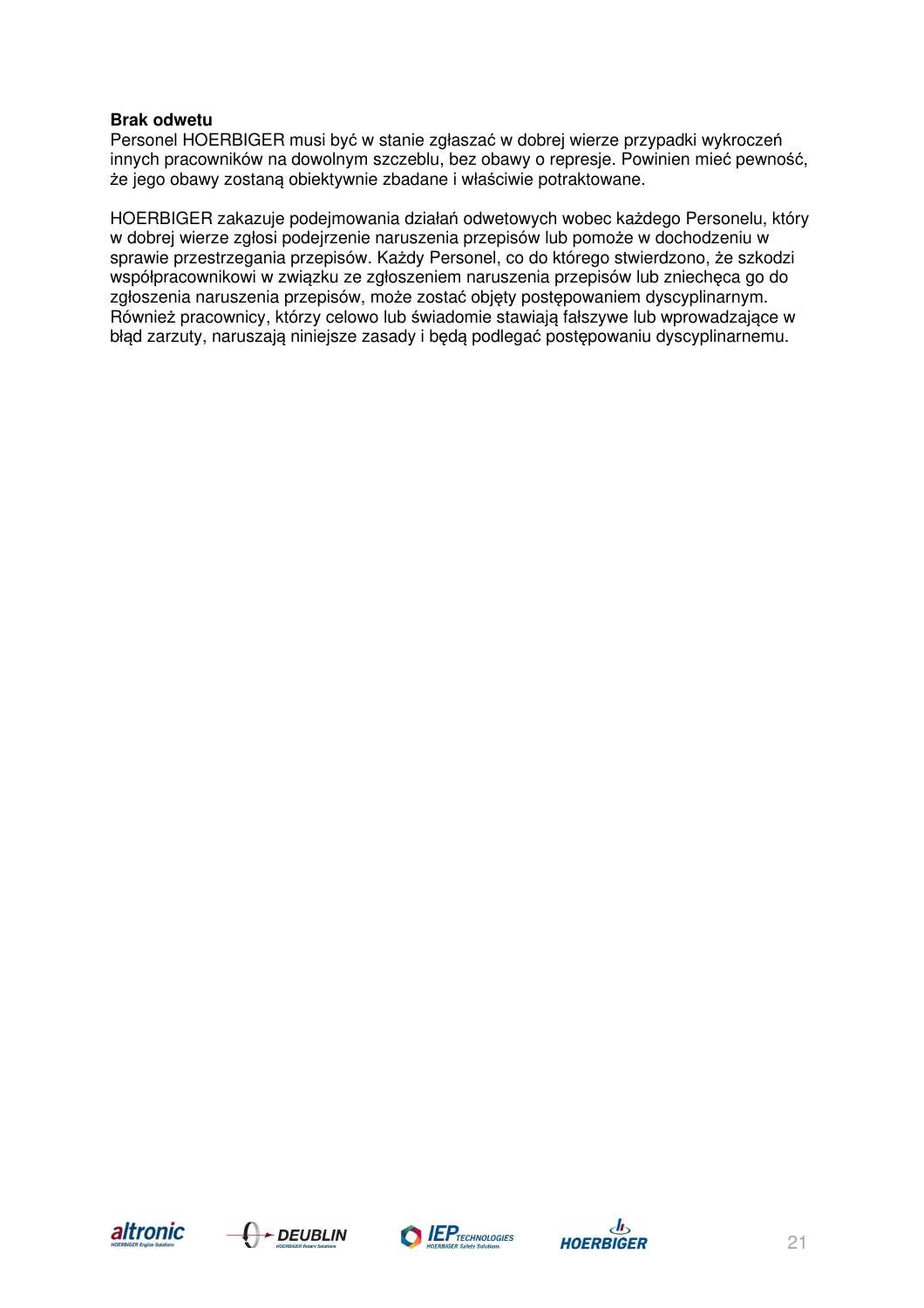# **Relatórios de Preocupações com a Conformidade**

#### **Nosso Princípio**

Aceitamos os desafios da conduta ética. Vamos apoiar uns aos outros na manutenção dos nossos compromissos para promover os objetivos da HOERBIGER. Manifestaremo-nos sempre que as coisas precisarem ser corrigidas ou melhoradas!

#### **Política**

A HOERBIGER conduz seus negócios em conformidade com as leis e regulamentos dos países em que faz negócios. Sempre agimos com integridade e em conformidade com todas as leis aplicáveis!

Hoerbiger incentiva todo o Pessoal a destacar questões de negócios que exigem atenção. Isso inclui especialmente possíveis situações de não conformidade, como

- suborno e corrupção,
- violação das leis de concorrência,
- violação das leis de comércio internacional,
- abuso de poder e conflito de interesses,
- danos ao meio ambiente,
- condições de trabalho inseguras,
- discriminação ou assédio,
- relatórios financeiros imprecisos ou violação de controles internos e
- qualquer outra violação da lei, regulamentos ou regras internas.

#### **Implementação**

Preocupações podem ser levantadas com a gestão local. Além disso, o pessoal da HOERBIGER é encorajado a elevar suas preocupações - até um membro do Conselho Executivo - ou a informar a Conformidade Corporativa.

Preocupações ou reclamações também podem ser registradas na plataforma de relatórios eletrônicos confidenciais, HOERBIGER Integrity Line (https://hoerbiger.integrityline.org). É possível apresentar denúncias anonimamente.

#### **Investigação de Reclamações**

A Conformidade Corporativa e a Auditoria Corporativa analisarão e investigarão todas as preocupações de forma rápida, confidencial e diligente. O Pessoal em causa será informado do resultado das investigações assim que razoavelmente praticável e sujeito a quaisquer limitações legais.

A identidade do Pessoal da HOERBIGER que apresentar um relatório deve ser mantida em sigilo. Em determinadas circunstâncias, pode haver uma obrigação legal de divulgar a identidade do Pessoal que apresentou um relatório. Em tal situação, a HOERBIGER notificará o Pessoal afetado com antecedência e fornecerá a todos os conselhos e assistência razoáveis.

#### **Sem Retaliação**

O Pessoal da HOERBIGER será capaz de relatar em casos de boa-fé de irregularidades por outros funcionários em qualquer nível, sem medo de represálias. Terão confiança de que as suas preocupações serão investigadas de forma objetiva e tratadas propriamente.







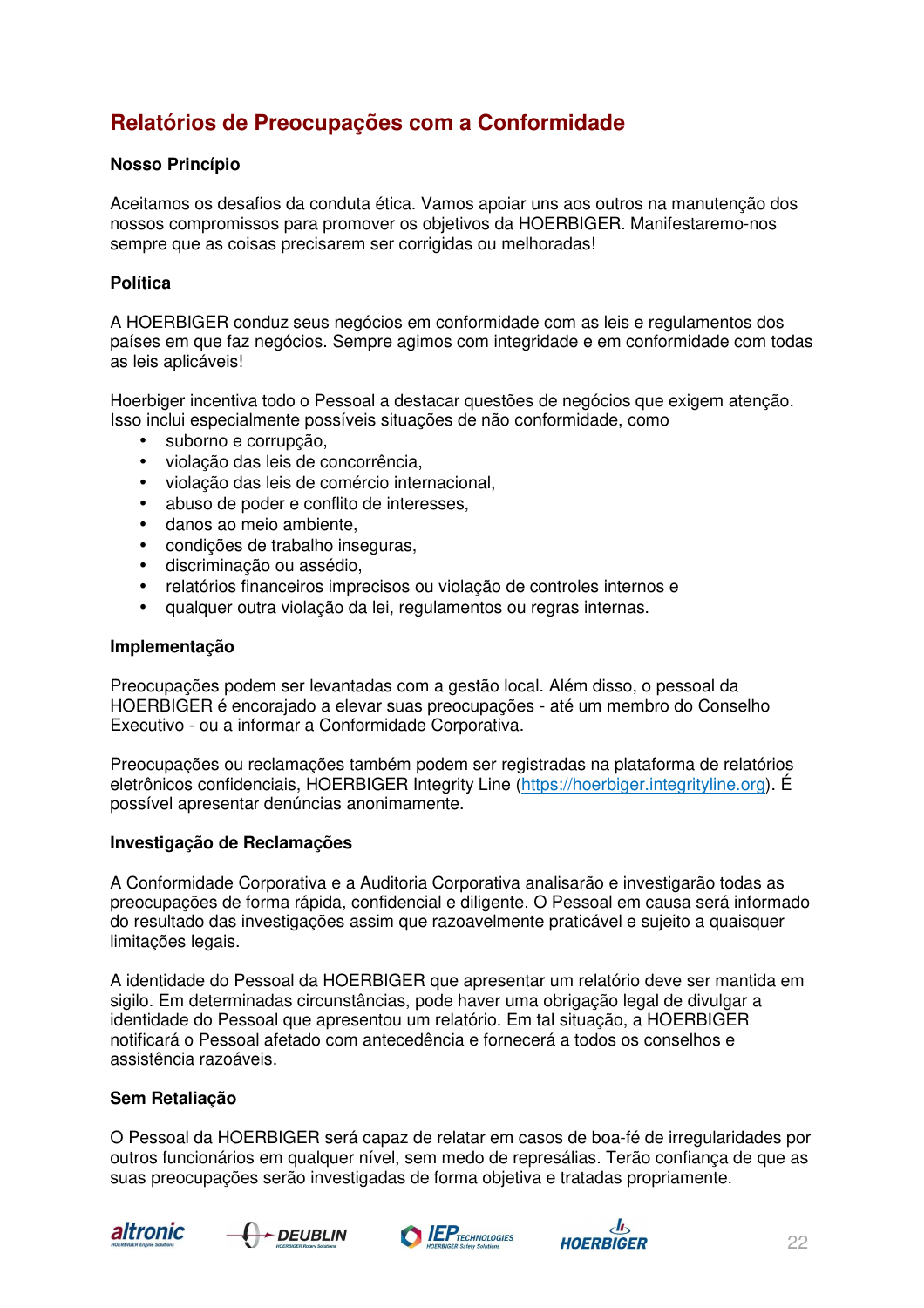HOERBIGER proíbe retaliação contra qualquer Pessoal que denuncie uma suspeita de violação de conformidade de boa-fé, ou que ajudar em uma investigação de conformidade. Qualquer Pessoal considerado vitimizando um colega por relatar uma preocupação de conformidade ou dissuadir um colega de relatar o não cumprimento pode estar sujeito a ação disciplinar. Além disso, o Pessoal que intencionalmente ou conscientemente fizer alegações falsas ou enganosas estão em violação desta política e estarão sujeitos a medidas disciplinares.







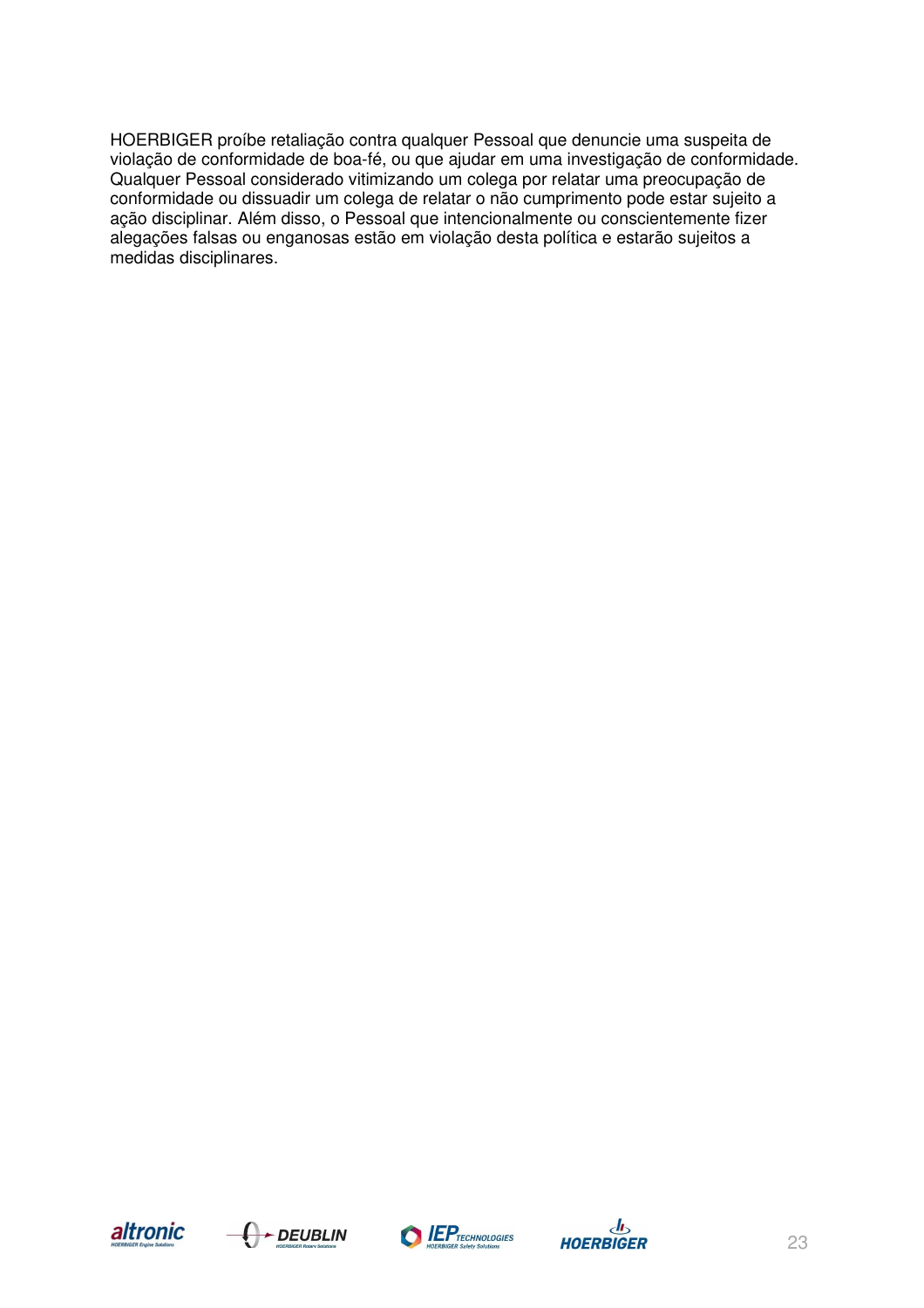## **Информирование о возможных проблемах в сфере соответствия**

#### **Наш главный принцип**

Мы понимаем всю важность соблюдения этических норм. Мы поддерживаем друг друга в выполнении наших обязательств по достижению целей компании HOERBIGER. Мы открыто выражаем свою позицию во всех случаях, когда требуются исправления или улучшения!

#### **Политика**

HOERBIGER соблюдает все законы и нормы в странах, где мы осуществляем деятельность. Мы всегда действуем на основе принципов добропорядочности и в соответствии с действующим законодательством!

HOERBIGER призывает весь свой Персонал поднимать коммерческие вопросы, требующие внимания. Это особенно касается ситуаций возможного несоблюдения политики соответствия правовым и этическим нормам, таких как:

- взяточничество и коррупция;
- нарушение законов о защите конкуренции:
- нарушение законов о международной торговле;
- злоупотребление служебным положением и конфликты интересов;
- нанесение вреда окружающей среде;
- небезопасные условия работы;
- дискриминация или притеснения;
- недостоверная финансовая отчетность или нарушение правил внутреннего контроля; и
- любые другие нарушения законов, норм или правил внутреннего распорядка.

#### **Реализация**

Всеми опасениями следует делиться с руководством на местах. Кроме того, каждый сотрудник компании HOERBIGER вправе доводить свои опасения до вышестоящего руководства — вплоть до уровня члена Правления - либо обращаться в Группу по соблюдению правовых и этических норм. Опасения или жалобы могут быть изложены на конфиденциальном сайте горячей линии HOERBIGER по вопросам этических норм (https://hoerbiger.integrityline.org). Анонимные жалобы также будут рассмотрены.

#### **Расследование жалоб**

Группа по соблюдению правовых и этических норм и Группа корпоративного аудита оперативно и тщательно рассмотрят и расследуют все обращения с соблюдением принципов конфиденциальности. Причастные сотрудники будут проинформированы о результатах расследования в возможно кратчайшие сроки и с учетом имеющихся правовых ограничений.

Нельзя разглашать сведения о личности сотрудников HOERBIGER, которые заявляют о своих опасениях. При определенных обстоятельствах может возникнуть предусмотренная законом обязанность по раскрытию таких сведений. В этом случае HOERBIGER заранее уведомит соответствующего сотрудника и окажет ему помощь и содействие в разумном объеме.







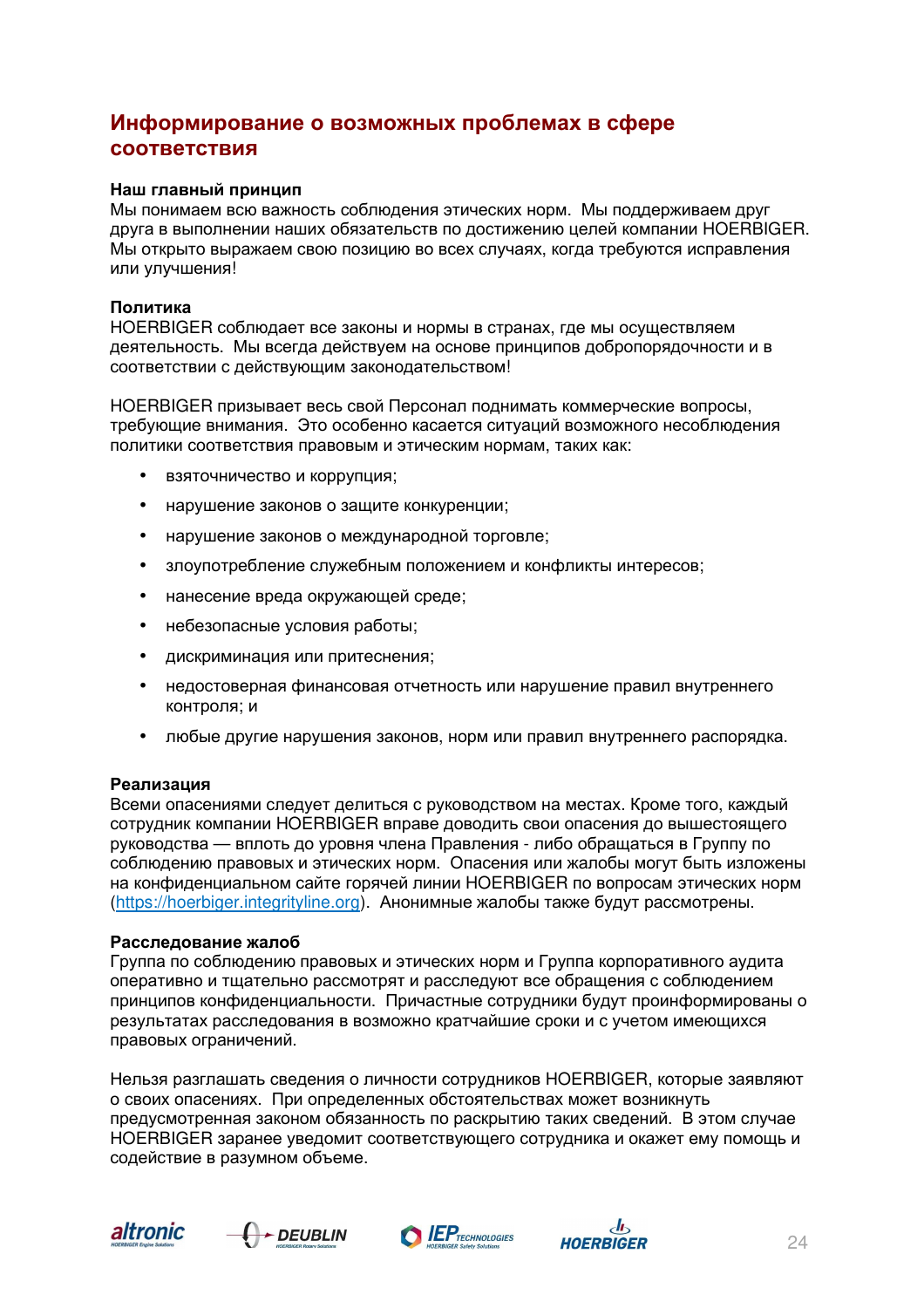#### **Отсутствие репрессий**

Персонал HOERBIGER должен иметь возможность добросовестно сообщать о неправомерном поведении других сотрудников на любом уровне, не опасаясь репрессий. Люди должны быть уверены в том, что будет проведено объективное расследование их обращений и будут приняты надлежащие меры.

HOERBIGER категорически запрещает преследование лиц, добросовестно сообщающих о подозреваемых нарушениях или оказывающих содействие в расследовании по вопросам корпоративной этики. Если будет обнаружено, что кто-то из сотрудников подвергает преследованию своего коллегу за то, что тот сообщил о своих опасениях в сфере соответствия, либо мешает ему сообщить о нарушении, такие сотрудники будут подвергнуты дисциплинарным мерам. Лица, намеренно или осознанно делающие ложные или вводящие в заблуждение заявления, нарушают настоящую Политику и также будут подвергнуты дисциплинарному взысканию.







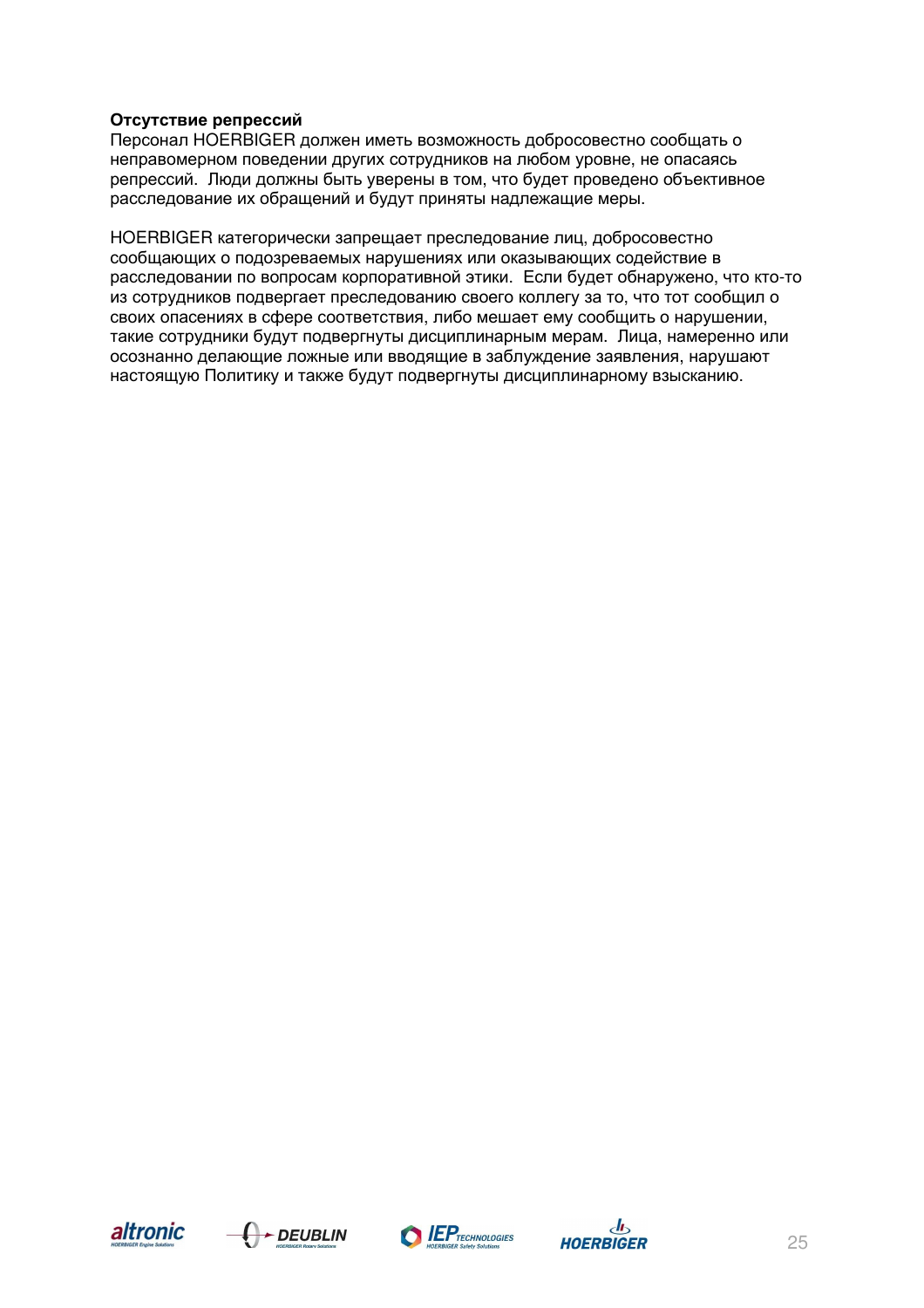## **Reporte de preocupaciones de cumplimiento**

#### **Nuestros principios**

Aceptamos los desafíos de la conducta ética. Nos apoyaremos el uno al otro para mantener nuestros compromisos para promover los objetivos de HOERBIGER. ¡Alzaremos nuestra voz cuando las cosas deban ser corregidas o mejoradas!

#### **Política**

HOERBIGER desarrolla su actividad en cumplimiento con las leyes y regulaciones de los países en las que hace negocios. ¡Actuaremos siempre con integridad y en cumplimiento de todas las leyes aplicables!

HOERBIGER incentiva a todo el Personal para resaltar cuestiones comerciales que requieran atención. Esto incluye especialmente posibles situaciones de incumplimiento, como las siguientes:

- Soborno y corrupción,
- Incumplimiento de las leyes de competencia,
- Incumplimiento de leyes de comercio internacional,
- Abuso de poder y conflicto de intereses,
- Daño al medio ambiente,
- Condiciones de trabaio inseguras,
- Discriminación o acoso,
- Reportes financieros imprecisos o violación de controles internos, y
- Cualquier otra violación de la ley, regulación o regla interna.

#### **Implementación**

Es posible que surjan preocupaciones con la gerencia local. Asimismo, el Personal de HOERBIGER está incentivado para elevar sus preocupaciones a un miembro del Consejo de Administración o informarlo al sector de Cumplimiento Corporativo.

Se podrán presentar las preocupaciones o reclamos en la plataforma de reporte electrónico confidencial, la Línea de Integridad de HOERBIGER (https://hoerbiger.integrityline.org). Es posible presentar las quejas de forma anónima.

#### **Investigación de reclamos**

El sector de Cumplimiento Corporativo y el de Auditoría Corporativa revisarán e investigarán cualquier preocupación con celeridad, confidencialidad y diligencia. Se le informará al Personal en cuestión el resultado de las investigaciones tan pronto como sea razonablemente viable y sujeto a las limitaciones legales.

La identidad del Personal de HOERBIGER que presente un informe se mantendrá bajo confidencialidad. En ciertas circunstancias, puede existir una obligación legal para revelar la identidad del miembro del Personal que presentó el informe. En esa situación, HOERBIGER notificará el Personal afectado con antelación y brindará toda la asistencia y asesoría razonables.







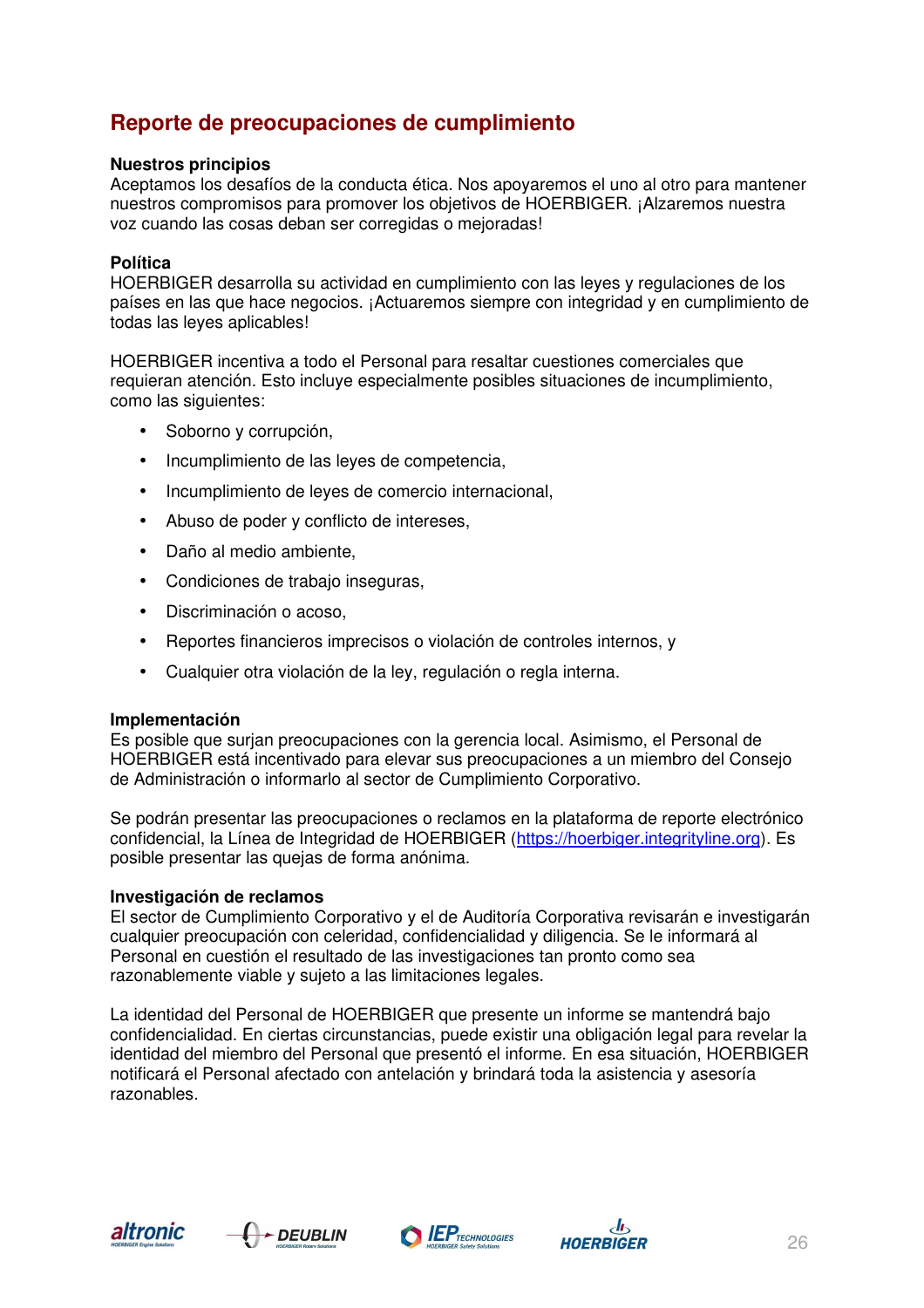#### **Sin represalias**

El Personal de HOERBIGER podrá reportar con buena fe instancias de infracción de otros empleados en cualquier nivel sin temer a represalias. Tendrán la confianza de que sus preocupaciones se investigarán objetivamente y se manejarán adecuadamente.

HOERBIGER prohíbe cualquier represalia contra cualquier miembro del Personal que reporte con buena fe una sospecha de incumplimiento, o que asista en una investigación de cumplimiento. Todo miembro del Personal que victimice a un colega por reportar una preocupación de cumplimiento o que impidan que un colega reporte un incumplimiento puede quedar sujeto a una acción disciplinaria. Asimismo, el Personal que intencionalmente o a sabiendas haga alegaciones falsas o alegaciones confusas, estará incumpliendo esta Política y estará sujeto a una acción disciplinaria.







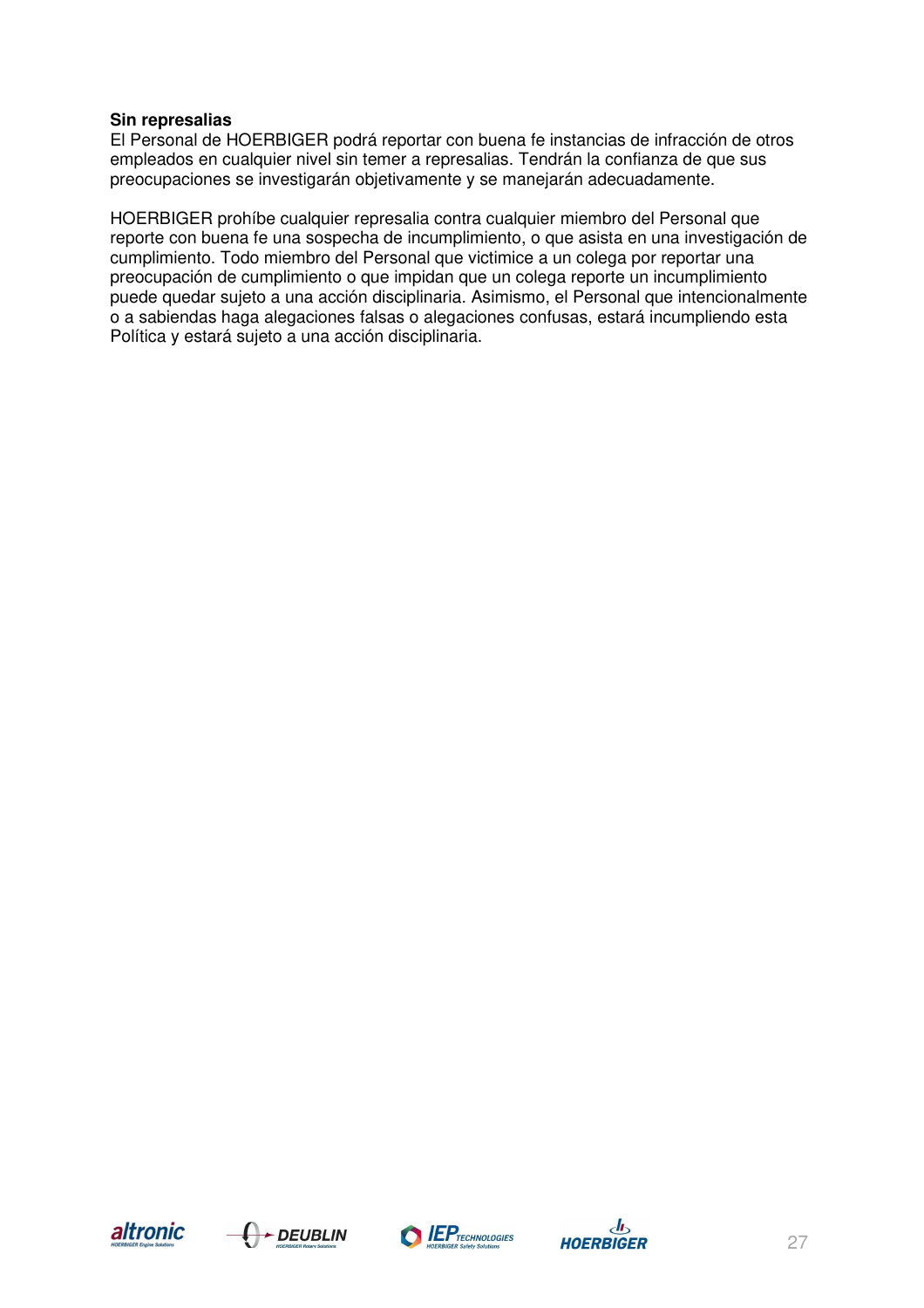# **Uygunluk Endişelerini Bildirme**

#### **İlkemiz**

Etik davranışın zorluklarını kabul ediyoruz. HOERBIGER'in hedeflerini geliştirme sözümüzü yerine getirmek için birbirimizi destekleyeceğiz. Bir şeylerin düzeltilmesi veya iyileştirilmesi gerektiğinde konuşacağız!

#### **Şirket Politikası**

HOERBIGER, faaliyetlerini, faaliyet gösterdiği ülkelerin yasa ve yönetmeliklerine uygun biçimde yürütür. Daima dürüstlükle ve yürürlükteki tüm yasalara uygun hareket ederiz!

HOERBIGER tüm çalışanlarını dikkat ve hassasiyet gerektiren iş konularını öne çıkarmaya teşvik eder. Bu, özellikle aşağıda sıralanan olası uygunluk ihlallerini kapsar:

- Rüşvet ve yolsuzluk,
- rekabet yasalarının ihlali,
- uluslararası ticaret düzenlemelerinin ihlali,
- gücün kötüye kullanılması ve çıkar çatışması,
- cevreye zarar verme,
- güvensiz çalışma koşulları,
- ayrımcılık veya taciz,
- hatalı finansal raporlama veya iç denetimlerin ihlali ve
- her tür diğer yasa, yönetmelik veya iç kural ihlalleri.

#### **Uygulama**

Endişeler yerel şirket yönetiminde gündeme getirilebilir. Ayrıca HOERBIGER çalışanları, gerekirse endişelerini bir icra kurulu üyesine kadar üst makama taşımaya veya kurumsal uygunluk departmanını bilgilendirmeye teşvik edilir.

Endişeler veya şikayetler ayrıca elektronik gizli bildirim platformu HOERBIGER Integrity Line'a (https://hoerbiger.integrityline.org) iletilebilir. Anonim olarak şikayette bulunmak mümkündür.

#### **Şikayetlerin araştırılması**

Kurumsal uygunluk ve kurumsal denetim departmanları, tüm endişeleri derhal, gizli ve özenle inceler ve araştırır. İlgili çalışan, makul ve uygulanabilir olan en kısa sürede ve ilgili yasal sınırlamalar kapsamında, soruşturmaların sonucu hakkında bilgilendirilir.

Şikayette bulunan HOERBIGER çalışanının kimliği gizli tutulur. Bazı durumlarda, bildirimde bulunan çalışanın kimliğinin ifşa edilmesi yasal zorunluluk olabilir. Böyle bir durumda HOERBIGER, etkilenen çalışanı önceden bilgilendirir ve gerekli tüm destek ve yardımı sağlar.

#### **Misillemenin Önlenmesi**

HOERBIGER çalışanları, herhangi bir kademedeki diğer çalışanlar tarafından misillemeye maruz kalma korkusu yaşamadan iyi niyetle endişelerini raporlayabilmelidir. Çalışanlar, endişelerinin nesnel olarak araştırılacağına ve gerektiği şekilde inceleneceğine güven duymalıdır.







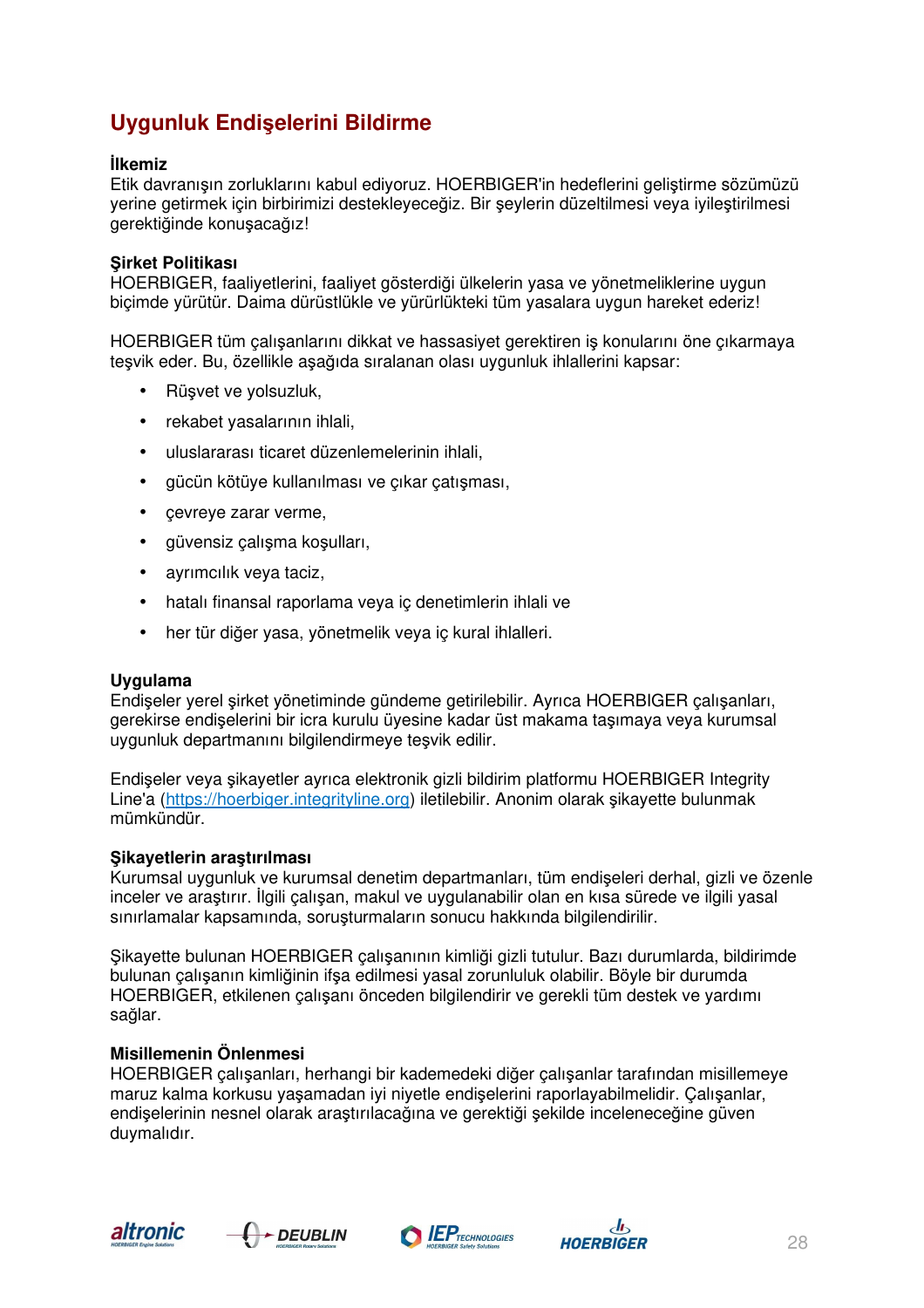HOERBIGER, olası bir uygunluk ihlalini iyi niyetle bildiren veya bir uygunluk soruşturmasına yardımcı olan herhangi bir kişiye karşı misillemeyi yasaklar. Meslektaşını bir uygunluk endişesini bildirdiği için mağdur ettiği veya meslektaşını bir uygunluk ihlalini bildirmekten caydırdığı tespit edilen çalışanlar disiplin cezasına çarptırılabilir. Ayrıca, kasten veya bilerek yanlış veya yanıltıcı iddialarda bulunan çalışanlar da şirket politikasını ihlal eder ve disiplin cezasına çarptırılabilir.







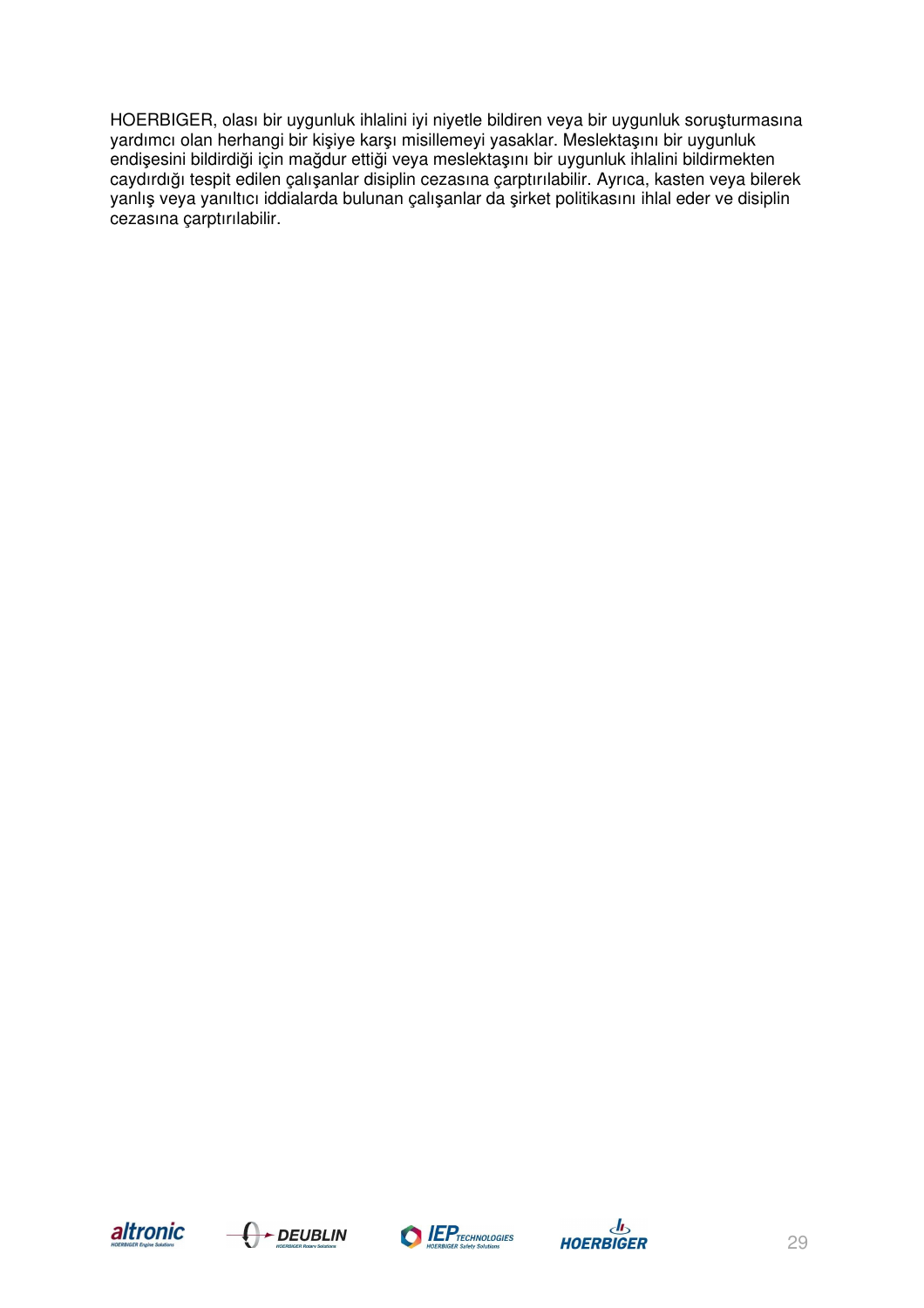# **การรายงานข้อกังวลเกียวกับการปฏิบัติตามกฎข้อบังคับ**

## **หลักการของเรา**

เรายอมรับความท้าทายของการประพฤติปฏิบัติอย่างมีจริยธรรม ี่ เราจะสนับสนุนกันและกันในการรักษาพันธะของเรา เพื่อผลักดันให้เป้าหมายของ HOERBIGER ก้าวไปข้างหน้า เราจะแจ้งให้ทราบ เมื่อมีสิ่งใดก็ตามที่ต้องได้รับการแก้ไขให้ถูกต้องหรือปรับปรุงให้ดีขึ้น!

## **นโยบาย**

HOERBIGER ดําเนินธุรกิจภายใต้กฎหมายและข้อบังคับของประเทศทีดําเนินธุรกิจ เราปฏิบัติตนด้วยความซื่อสัตย์สุจริตและปฏิบัติตามกภหมายทั้งหมดที่บังคับใช่เสมอ!

HOERBIGER ส่งเสริมให้บุคลากรทุกคนชี้ให้เห็นถึงปัญหาทางธุรกิจที่ต้องให้ความสนใจ ซึ่งครอบคลมถึงสถานการณ์เกี่ยวกับการไม่ปฏิบัติตามกฎข้อบังคับที่อาจเกิดขึ้นได้โดยเฉพาะ เช่น

- การติดสินบนและการคอร์รัปชั่น
- การละเมิดกฎหมายการแข่งขันทางการค้า
- การละเมิดกฎหมายการค้าระหว่างประเทศ
- การใช้อำนาจโดยมิชอบและผลประโยชน์ทับซ้อน
- ความเสียหายต่อสิงแวดล้อม
- สภาพการทํางานทีไม่ปลอดภัย
- การเลือกปฏิบัติหรือการคุกคาม
- การรายงานทางการเงินที่ไม่ถูกต้องหรือการละเมิดการควบคุมภายใน และ
- การล่วงละเมิดกภหมาย ข้อบังคับ หรือกภภายในอื่น ๆ

## **การนําไปปฏิบัติ**

ี สามารถแจ้งข้อกังวลได้ที่ฝ่ายบริหารจัดการประจำท้องถิ่น นอกจากนั้นบคลากรของ HOERBIGER ยังได้รับการส่งเสริมให้แจ้งข้อกังวลของตนไปถึงสมาชิกของคณะกรรมการบริหาร หรือแจ้งให้ฝ่ายกํากับดูแลการปฏิบัติตามกฎระเบียบทราบ

นอกจากนี้ยังสามารถยื่นข้อกังวลหรือคำร้องเรียนได้ทางแพลตฟอร์มการแจ้งข้อความทางอิเล็กทรอนิกส์ที่เป็นควา มลับ ซึงก็คือ HOERBIGER Integrity Line (https://hoerbiger.integrityline.org) ีสามารถส่งคำร้องเรียนโดยไม่ระบุตัวตนได้เช่นกัน

### **การสอบสวนคําร้องเรียน**

ฝ่ายกำกับดูแลการปฏิบัติตามกฎระเบียบและฝ่ายตรวจสอบองค์กรจะร่วมกันตรวจสอบและสอบสวนข้อกังวลทั้งหมด ้อย่างทันท่วงที เป็นความลับ และม่งมั่นตั้งใจ บุคลากรที่เกี่ยวข้องจะได้รับแจ้งผลการสอบสวนโดยเร็วที่สุดตามสมควรและตามข้อจำกัดทางกฎหมายใด ๆ

ที่กำหบด

ตัวตนของบุคลากรของ HOERBIGER ที่แจ้งข้อความจะต้องถูกเก็บเป็นความลับ ภายใต้สถานการณ์ที่บีบบังคับ อาจมีภาระผูกพันตามกฎหมายให้เปิดเผยตัวตนของบุคลากรผู้แจ้งข้อความ ในสถานการณ์ดังกล่าว HOERBIGER จะแจ้งไปยังบุคลากรทีได้รับผลกระทบล่วงหน้า รวมถึงให้คําปรึกษาและความช่วยเหลือทีสมควรอย่างเต็มที







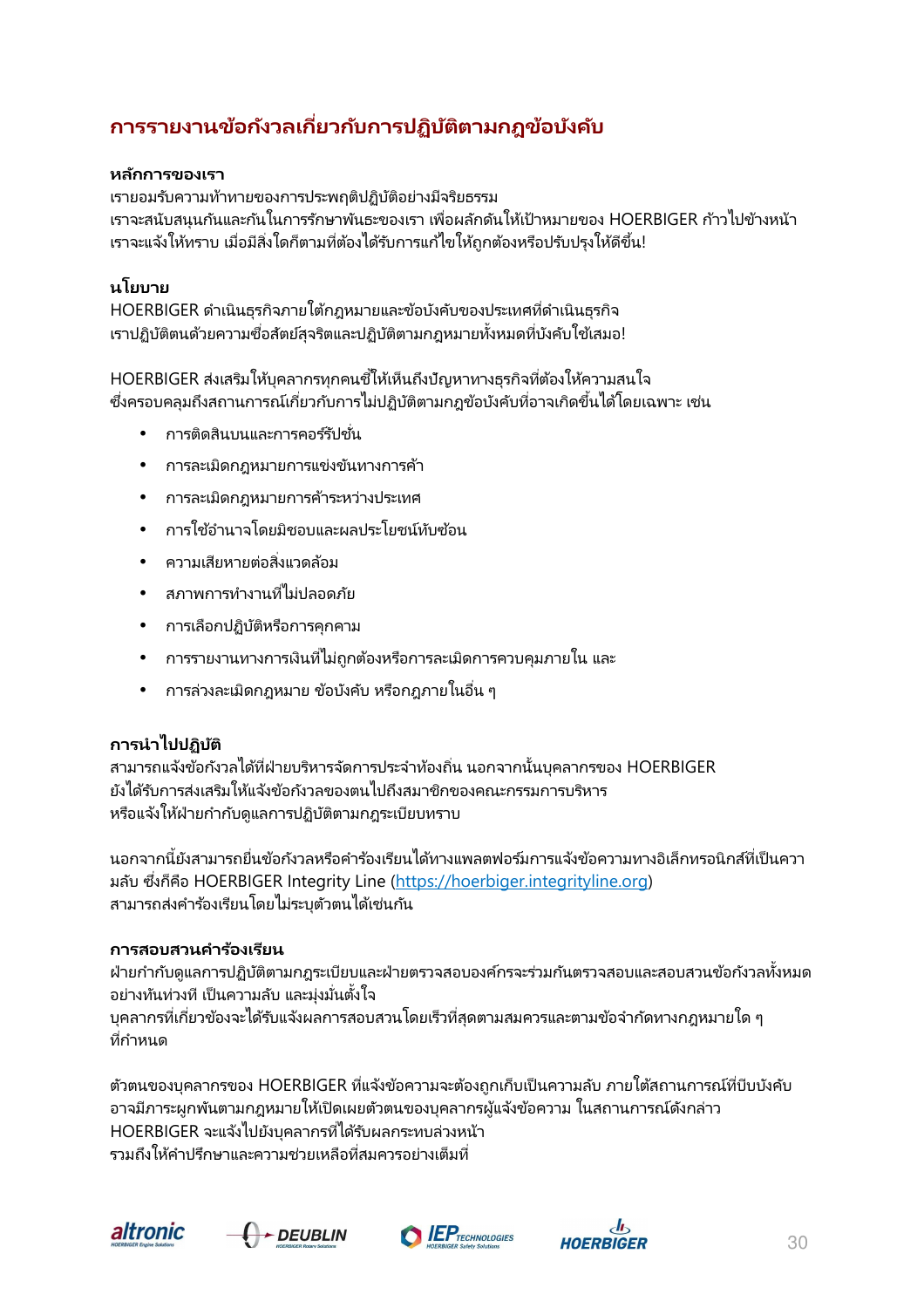## **ห้ามตอบโต้**

บุคลากรของ HOERBIGER จะต้องสามารถรายงานการกระทําผิดของพนักงานอืนไม่ว่าในระดับใดก็ตามได้อย่างบริสุทธิ Wใจโดยไม่ต้องกลัวการต ้อบโต้ พวกเขาจะต้องมั่นใจได้ว่าข้อกังวลของตนจะได้รับการสอบสวนอย่างเป็นกลาง และได้รับการจัดการอย่างเหมาะสม

## HOERBIGER

ห้ามไม่ให้มีการตอบโต้บุคคลที่รายงานการละเมิดการปฏิบัติตามกฎข้อบังคับที่น่าสงสัยอย่างบริสุทธิ์ ใจ หรือบุคคลที่ให้ความช่วยเหลือในขั้นตอนสอบสวนเกี่ยวกับการปฏิบัติตามกฎข้อบังคับ ้บุคคลใดที่พบว่าทำให้เพื่อนร่วมงานตกเป็นเหยื่อจากการรายงานข้อกังวลเกี่ยวกับการปฏิบัติตามกฎข้อบังคับ หรือขัดขวางไม่ให้เพื่อนร่วมงานรายงานการไม่ปฏิบัติตามกฎข้อบังคับ อาจถูกลงโทษทางวินัย นอกจากนี้ บุคคลที่แจ้งข้อกล่าวหาที่เป็นเท็จหรือทำให้เข้าใจผิดด้วยความตั้งใจหรืออย่างรู้เท่าทัน ถือว่าละเมิดนโยบายนีและจะถูกลงโทษทางวินัยด้วยเช่นกัน 5







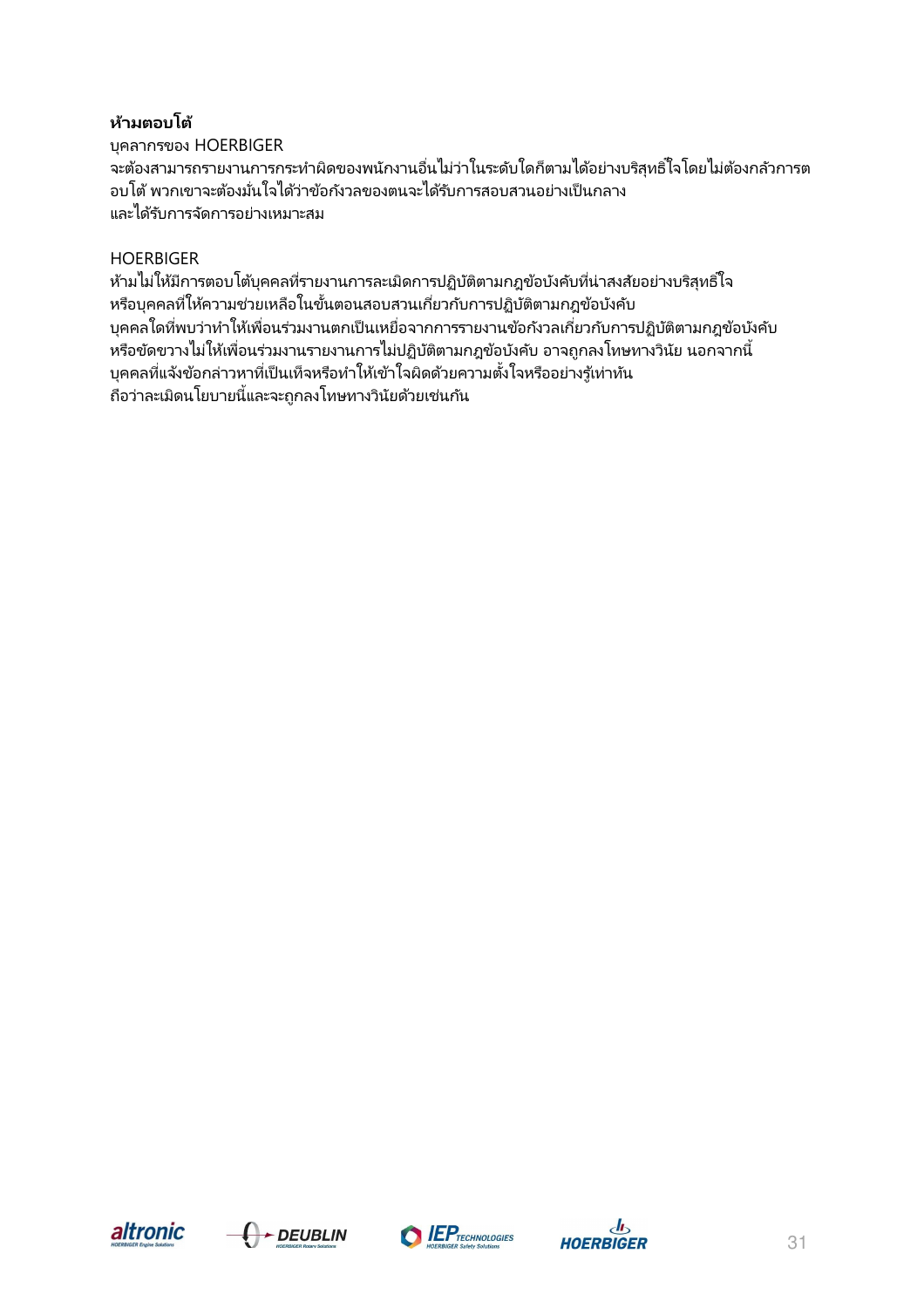#### الإبلاغ عن المخاوف المتعلقة بالامتثال

#### **مبدأنا**

. لن نلتزم الصمت إذا HOERBIGER ً نقبل تحديات السلوك الأخلاقي. سندعم بعضنا بعضا في الوفاء بالتزاماتنا لتعزيز اهداف تطلب الأمر تصحيح أو تحسين بعض الأمور!

#### **سياستنا**

ً على ممارسة نشاطها التجاري طبقا للقوانين واللوائح السارية في البلدان التي تزاول فيها أعمالها. HOERBIGERتحرص ً نتعامل دائما بنزاهة ونمتثل للقوانين المعمول بها كافة!

جميع موظفيها على تسليط الضوء على قضايا العمل التي تقتضي الانتباه. يشمل ذلك بصفة خاصة HOERBIGERتشجع حالات عدم الامتثال المحتملة، مثل:

- الرشوة والفساد،
- انتهاك قوانين المنافسة،
- انتهاك قوانين التجارة الدولية،
- إساءة استخدام السلطة وتضارب المصالح،
	- الإضرار بالبيئة،
	- ظروف العمل غير الآمنة،
		- التمييز أو المضايقة،
- التقارير المالية غير الدقيقة أو انتهاك الضوابط الداخلية،
	- أي انتهاك آخر للقانون أو اللوائح أو القواعد الداخلية.

#### **التنفيذ**

ً بموظفيها تصعيد مخاوفهم وصولا إلى أحد HOERBIGERيمكن ابلاغ المخاوف إلى الإدارة المحلية. علاوة على ذلك تهيب أعضاء المجلس التنفيذي أو إبلاغ قسم الامتثال.

 HOERBIGERكذلك يمكن الإبلاغ عن المخاوف أو الشكاوى عبر منصة الإبلاغ الإلكترونية السرية التي تمثل خط النزاهة لدى . من الممكن تقديم الشكاوى دون الكشف عن الهوية. (https://hoerbiger.integrityline.org)

**التحقيق في الشكاوى**  سيقوم قسما الامتثال والتدقيق في المؤسسة بالتحري عن كل المخاوف والتحقيق فيها فورًا بسرية وجدية. سيتم إبلاغ الموظفين المعنيين بنتيجة التحقيقات في أسرع وقت ممكن من الناحية العملية، وبما يتماشى مع القيود القانونية.

الذين يقدمون البلاغات. في ظروف معينة، قد ينطوي الأمر على التزام HOERBIGERيجب الحفاظ على سرية هوية موظفي ً الموظفين المعنيين علما بذلك HOERBIGERقانوني بالكشف عن هوية الموظفين الذين قدموا البلاغ. في حالات كهذه، ستحيط ًسلفا، مع تقديم كل المشورة والمساعدة المعقولة.

#### **لا للانتقام**

قادرين على الإبلاغ – بنية حَسِنة – عن المخالفات التي يرتكبها موظفون آخرون على HOERBIGERيجب أن يكون موظفو أي مستوى دون خشية الانتقام. يجب أن يكونوا على ثقة أن مخاوفهم ستخضع للتحقيق بموضوعية والتعامل بشكل سليم.

الانتقام من أي موظف أبلغ – بنية حَسِنة – عن انتهاك مشتبه به، أو ساعد في تحقيق الامتثال. قد تُتخذ HOERBIGERتحظر َّ إجراءات تأديبية ضد أي موظف إذا تبين أنه أساء معاملة ً زميل لأنه أبلغ عن مخاوف تتعلق بالامتثال، أو أثنى زميلا عن الإبلاغ عن عدم الامتثال. بالإضافة إلى ذلك، الموظفون الذين يقدمون – بقصد أو عن علم – ادعاءات باطلة أو مضللة ينتهكون هذه السياسة، وسيخضعون لإجراءات تأديبية.





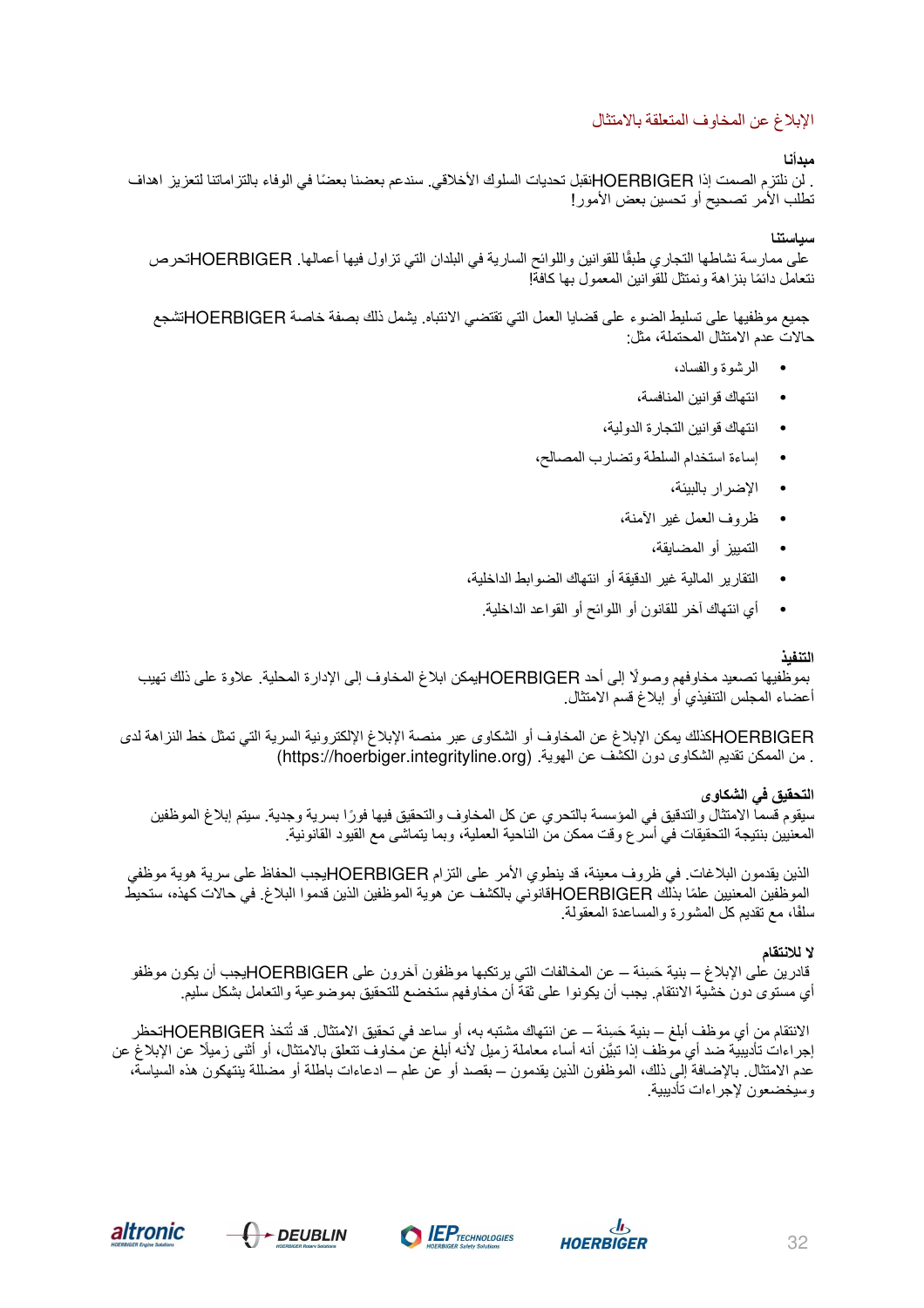

#### **Document management**

| No.:             | 21600             |                   |
|------------------|-------------------|-------------------|
| Date:            | 2022-03-21        | <b>Version 02</b> |
| <b>Replaces:</b> | <b>Version 01</b> | of 2021-09-03     |

#### **Distribution list**

This document is accessible to and binding for all employees of the HOERBIGER Group via the database "Corporate Rule" on the Group platform connections.hoerbiger.com. A printout is only valid on the respective print date.

#### **Other applicable documents and files**

n/a

#### **Storage**

This document and the other associated files will be electronically archived in the HOERBIGER contract database. Invalid versions will be archived after the expiration of their validity for 30 years. Associated files will be archived for 30 years.

#### **Updating**

Corporate Compliance is responsible for updating.

These Rules, including Appendices, shall take effect upon their adoption by the Executive Board. Any amendment to or cancellation of these Rules must be initiated and/or approved by Corporate Compliance and must be authorized by the Executive Board.

| Nikola Matiaskova<br>Compliance Legal Advisor<br><b>HOERBIGER Holding AG</b> | Dr. Robert Seeliger<br>Head of Corporate Audit & CEO<br>Compliance<br><b>HOERBIGER Holding AG</b> | Dr. Thorsten Kahlert<br><b>HOERBIGER Holding AG</b> |
|------------------------------------------------------------------------------|---------------------------------------------------------------------------------------------------|-----------------------------------------------------|
| Reviewed:                                                                    | Reviewed:                                                                                         | Released:                                           |
| 2022-03-21                                                                   | 2022-03-21                                                                                        | 2022-03-21                                          |